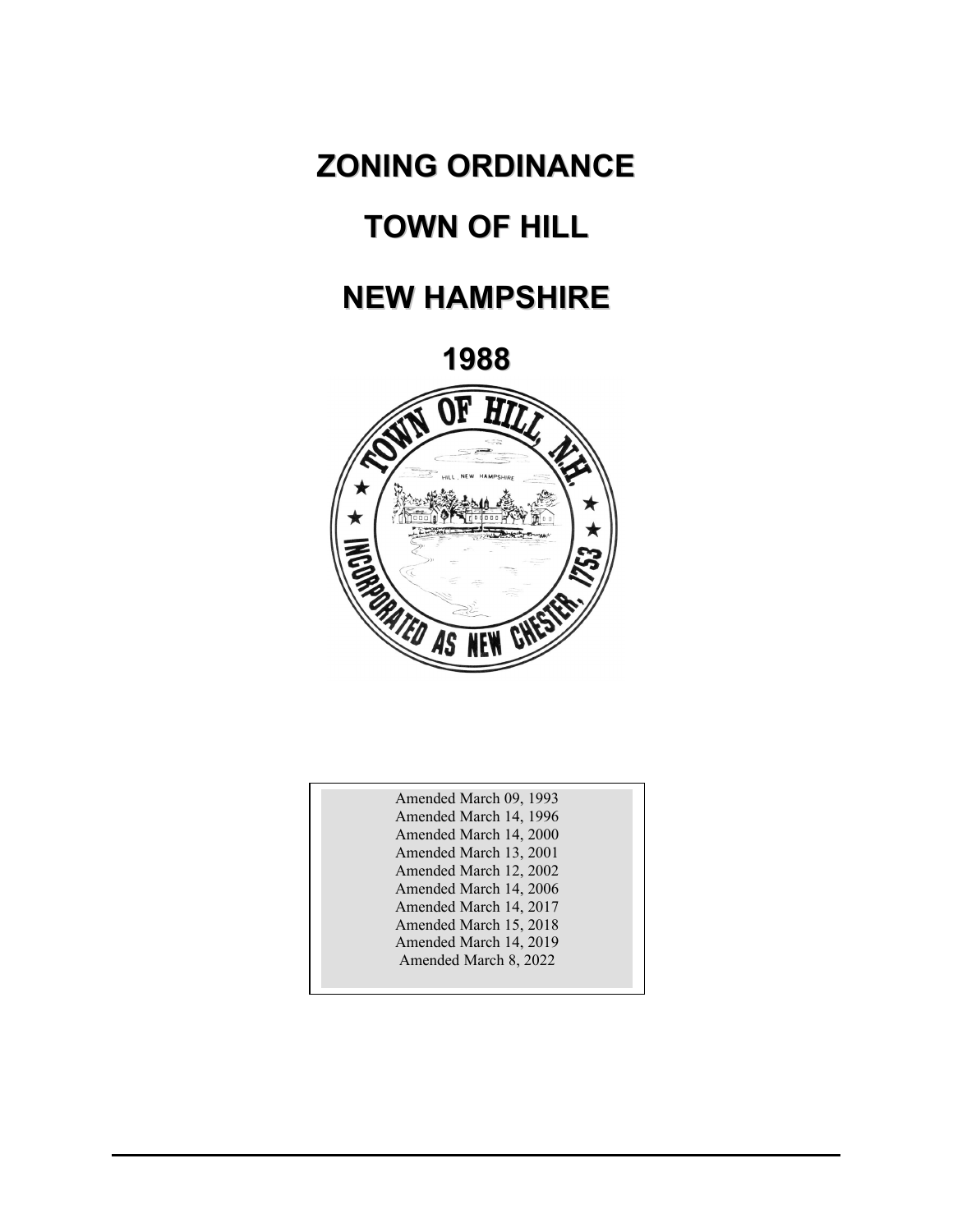| <b>ARTICLE I</b>    | <b>Preamble and Title</b>                     | 4         |
|---------------------|-----------------------------------------------|-----------|
| <b>ARTICLE II</b>   | <b>Districts</b>                              | 4         |
|                     | Zoning map                                    | 4         |
|                     | <b>Boundaries</b>                             | 4         |
|                     | <b>Wellhead Protection Overlay District</b>   | 5         |
| <b>ARTICLE III</b>  | Interpretation and Application                | 5         |
| <b>ARTICLE IV</b>   | <b>General Provisions</b>                     | 5         |
|                     | Definitions and Alteration                    | $5 - 9$   |
|                     | Signs                                         | 9         |
|                     | <b>Mobile Homes</b>                           | 10        |
|                     | <b>Travel Trailer Parks and Tenting Areas</b> | 10        |
|                     | Parking                                       | 10        |
|                     | Floor Area                                    | 10        |
|                     | <b>Floodplain Development</b>                 | 11        |
|                     | <b>Barns &amp; Paddocks</b>                   | 11        |
|                     | <b>Outdoor Lighting</b>                       | $11 - 12$ |
|                     | <b>Steep Slopes</b>                           | $12 - 13$ |
|                     | <b>Home Occupations</b>                       | $13 - 14$ |
|                     | <b>Junk Yards</b>                             | 14        |
| <b>ARTICLE V</b>    | <b>Zoning District Regulations</b>            | 15        |
|                     | <b>Rural Residential District</b>             | $15 - 16$ |
|                     | <b>Village District</b>                       | $17 - 18$ |
|                     | <b>Commercial District</b>                    | $18 - 19$ |
|                     | <b>Wellhead Protection Overlay District</b>   | 20        |
| <b>ARTICLE VI</b>   | Nonconforming Uses and Structures             | 20        |
| <b>ARTICLE VII</b>  | <b>Administration and Enforcement</b>         | 21        |
| <b>ARTICLE VIII</b> | <b>Board Of Adjustment</b>                    | $22 - 23$ |
| <b>ARTICLE IX</b>   | Amendment                                     | 23        |
| <b>ARTICLE X</b>    | Penalty                                       | 23        |
| <b>ARTICLE XI</b>   | <b>Saving Clause</b>                          | 23        |
| <b>ARTICLE XII</b>  | <b>When Effective</b>                         | 24        |
| <b>ARTICLE XIII</b> | Numbering                                     | 24        |
| <b>APPENDIX A</b>   | <b>Zoning District Maps</b>                   | 25        |

#### TABLE OF CONTENTS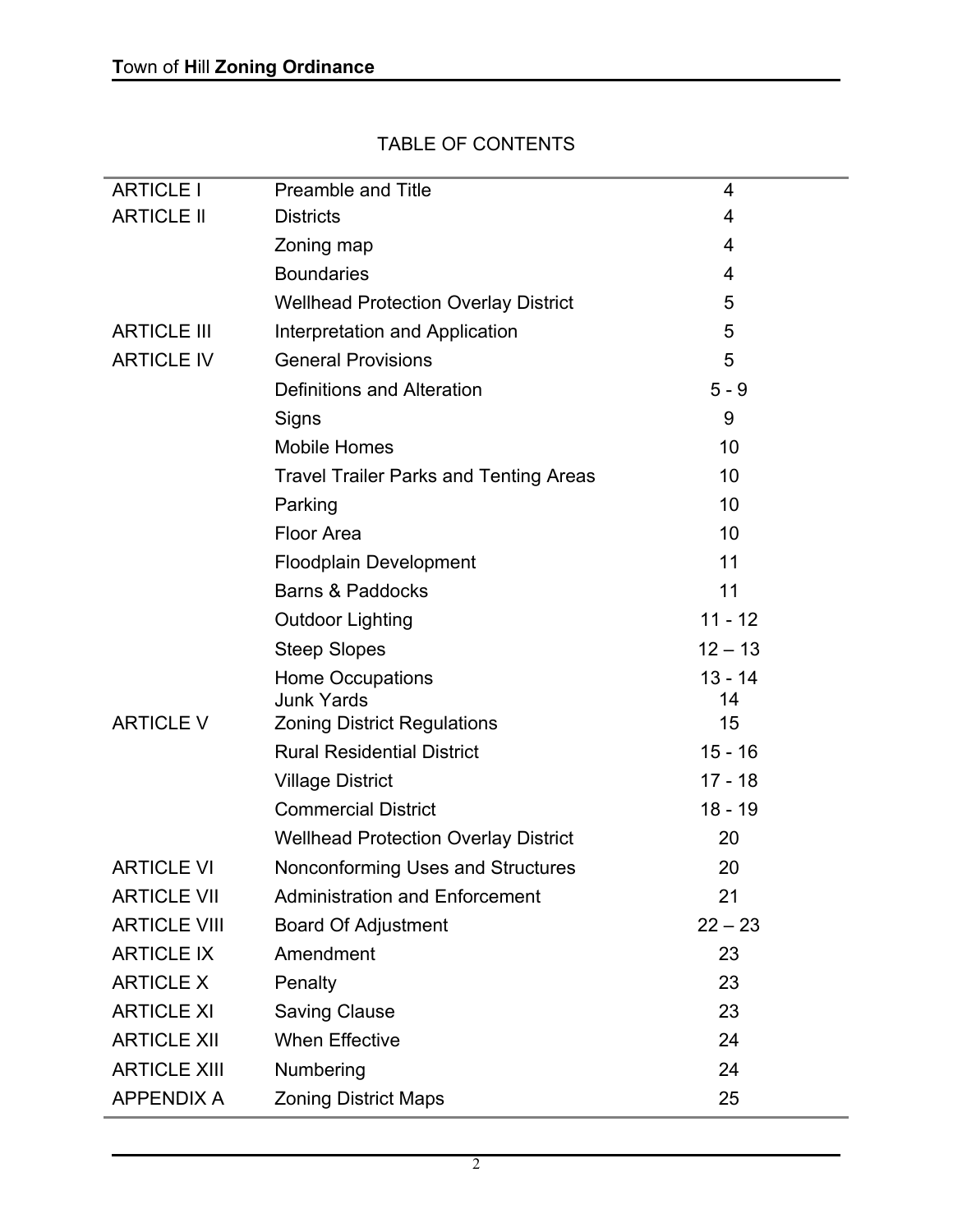To promote the health, safety, convenience and general welfare of the Town of Hill, to secure efficiency and economy in the process of developing the Town and to keep it an attractive place in which to live and do business, the following ordinance is hereby enacted by the voters of said Town in special town meeting convened, in accordance with authority conferred by Chapter 31 of the 1955 laws of New Hampshire. Further to amend the ensuing ordinance by striking out all after the words Article and entering the following:

## **TOWN OF HILL**

## **ZONING ORDINANCE**

## **ARTICLE I**

**A. Preamble** In pursuance of authority conferred by Chapter 31, Section 60-890, N.H. Revised Statutes Annotated, 1955, and as it may be amended and for the purpose of promoting the health, safety, and general welfare of the Town of Hill, New Hampshire, the following ordinance is hereby enacted by the voters of the Town of Hill, New Hampshire. Source: 1988 ZO. Effective 3/15/88

**B.** Title This ordinance shall I be known and may be cited as the "Town of Hill Zoning ordinance of 1973" hereinafter referred as "this ordinance." Source: 1988 ZO. Effective 3/15/88

## **ARTICLE II**

**A. Districts** For the purpose of this ordinance, the Town of HiII is divided into the following three (3) zoning districts hereinafter referred to as Village District (V), Rural Residential District (RR), and Commercial District (C).

Source: 1988 ZO. Effective 3/15/88 Amended 3/8/94

**B. Zoning Map** The zoning districts listed above shall be bounded as shown on the map entitled "Town of Hill Zoning Map of 1973" which map is attached hereto and made a part of this ordinance and is hereinafter referred to as the "Zoning Map." Source: 1988 ZO. Effective 3/15/88

**C. Boundaries** Unless otherwise indicated, District boundaries as shown on the Zoning Map, are the centerlines of highways and streets, the middle of the channel of waterways or other bodies of water, or where such boundary is also a Town boundary then to the limits of Town Boundary. Where boundaries are so indicated that they parallel the centerline of highways or streets, such boundaries shall be interpreted as parallel thereto and at the distance there from as shown on the Zoning Map, distances shall be determined by use of the scale on the map.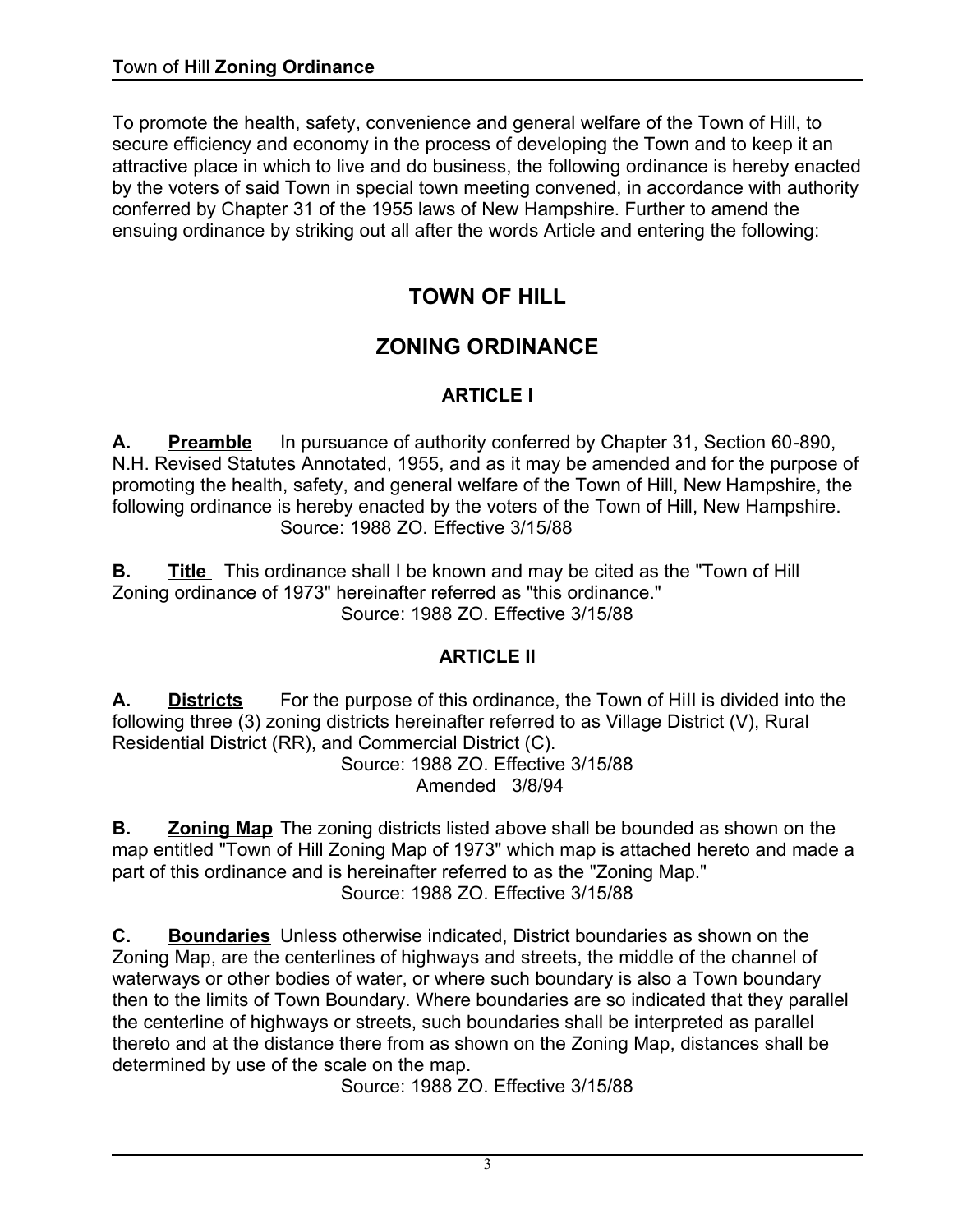**D. Wellhead Protection Overlay District** In addition to the three districts set forth in Article II, A, there shall also be a Wellhead Protection Overlay District. The boundaries of this overlay district shall coincide with the boundaries of the Hill Waterworks Wellhead Protection Area as delineated by the State of New Hampshire pursuant to RSA 485 and 485-C. The map of this District shall be deemed an amendment to the Town of Hill Zoning Map of 1973 referred to in Article II, B.

Amended 3/13/01

## **ARTICLE III**

#### **Interpretation and Application**

**A. Interpretation** In interpreting any provision of this ordinance, it shall be held as the minimum requirement, adopted for the promotion of the public health, safety or the general welfare. Whenever any requirement of this Ordinance is at a variance with regulations or ordinances, the most restrictive, or that imposing the highest standard, shall govern. Source: 1988 ZO. Effective 3/15/88

- **B. Application**:
	- 1. The provisions of this Ordinance shall apply to all uses, structures, and lots within the Town of Hill. New Hampshire. No nonconforming use in existence at the time of passage of this ordinance shall be prevented from continuing subject to the provision of Article VI. Source: 1988 ZO. Effective 3/15/88. Amended 3/14/96
	- 2. Any use not listed as permitted or as a special exception, shall be prohibited after the effective date of this Ordinance. Source: 1988 ZO. Effective 3/15/88

#### **ARTICLE IV**

#### **General Provisions**

The following provisions shall apply in all zoning districts:

#### **A. Definitions:**

In this Ordinance the following terms shall have the following meanings: Source: 1988 ZO. Effective 3/15/88

**Accessory Dwelling Unit** A residential living unit that is within or attached to a single-family dwelling, and that provides independent living facilities for one or more persons, including provisions for sleeping, eating, cooking, and sanitation on the same parcel of land as the principal dwelling unit it accompanies.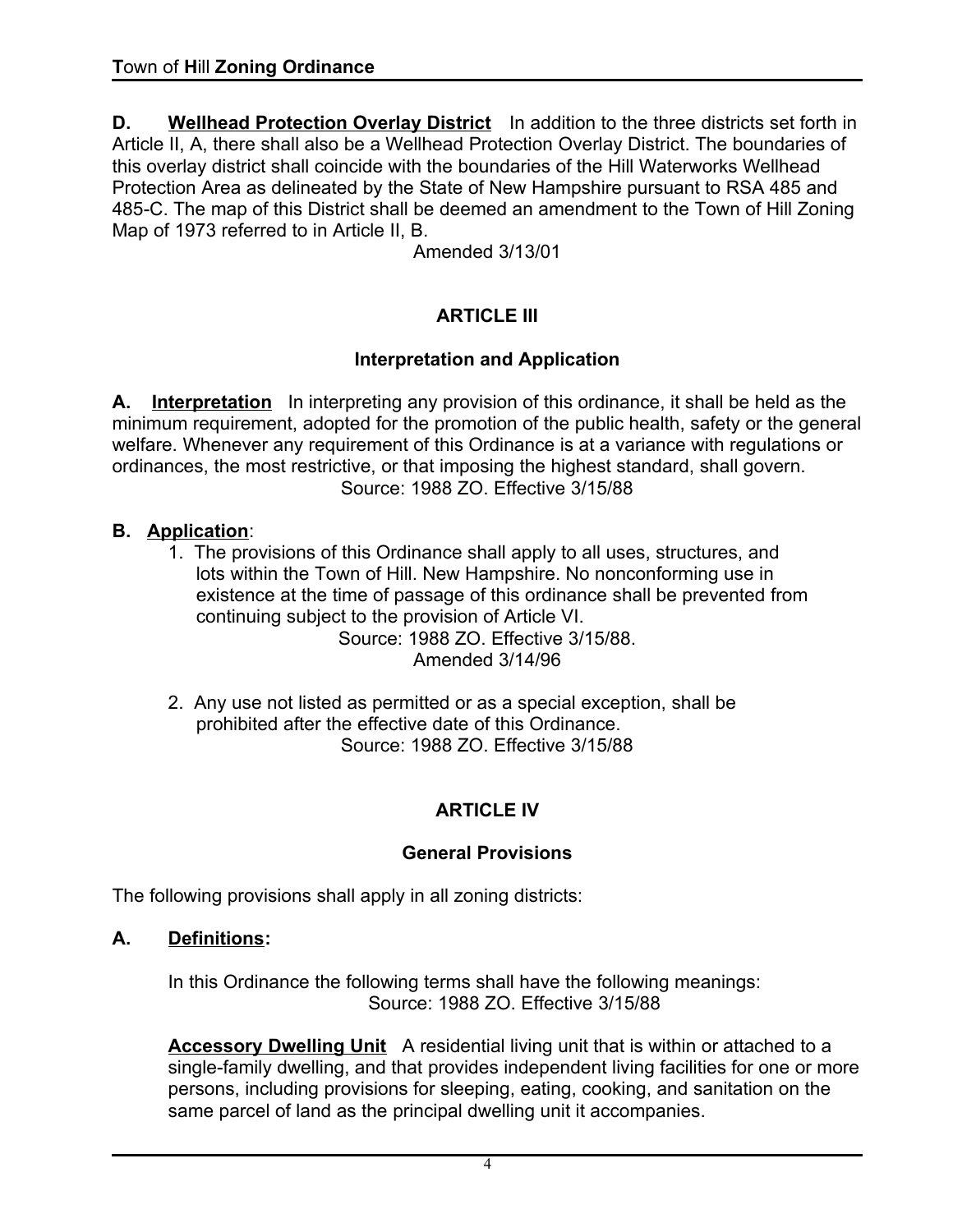Effective 3/15/17

**Alteration** Any structural change or rearrangement in the walls, roof, ceiling, floor, beams, columns, exterior architectural features and exit facilities. Alteration includes the movement of any building, except mobile homes and trailers from one location to another.

Source: 1988 ZO. Effective 3/15/88

**Accessory Building** A detached, subordinate building located on the same lot as the major building, and the use of which is incidental and subordinate to the main building or use of the land.

Source: 1988 ZO. Effective 3/15/88

Accessory Use A land use located on the same lot which is incidental and subordinate to the main building or use of the land. Source: 1988 ZO. Effective 3/15/88

**Building** Any structure having a roof and intended for the shelter, housing or enclosure of persons, animals or property. Source: 1988 ZO. Effective 3/15/88

**Dwelling** A building designed or used as the place of residence for one or more families.

Source: 1988 ZO. Effective 3/15/88

**Dwelling Unit** A dwelling or portion thereof designed or used for one family. Source: 1988 ZO. Effective 3/15/88

**Family** One or more persons occupying a dwelling unit and living as a single nonprofit housekeeping unit.

Source: 1988 ZO. Effective 3/15/88

**Farm** Any parcel of land containing at least ten (10) acres which is used for the raising of agricultural products, livestock, poultry and dairy products, and including necessary farm structures and storage of equipment.

Source: 1988 ZO. Effective 3/15/88

**Frontage** The length of a lot bordering on a town maintained class V highway, a state-maintained highway (not including limited access highways or class VI roads) or a street within a subdivision shown on a subdivision plan approved by the planning board. Frontage on different streets is not additive for meeting zoning, building or subdivision requirements.

Source: 1988 ZO. Effective 3/15/88 Amended 3/14/06 Amended 3/15/18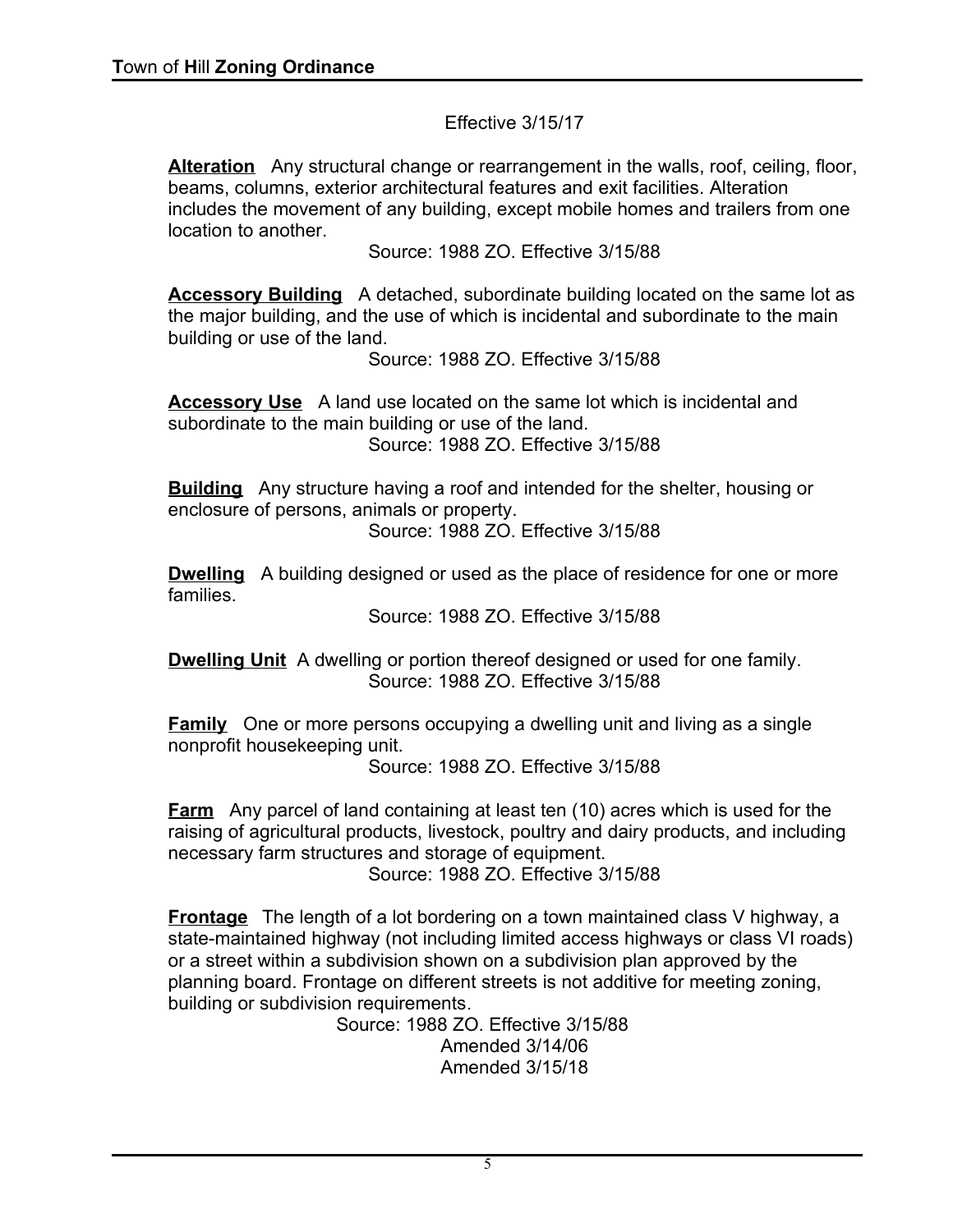**Home Occupation** Any occupational, commercial or business use conducted entirely within a dwelling or an accessory building. The non-residential use must clearly be incidental and secondary to the use of the property as a residential dwelling. The scope, operation and appearance of the non-residential use may not change the residential or rural character of the neighborhood and must comply with provisions of Section K. of Article IV.

> Source: 1988 ZO. Effective 3/15/88 Amended 3/15/18

**Industry** A building or land area in which industrial operations of manufacturing, processing, assembly-packaging, finishing, treating or compounding take place. Source: 1988 ZO. Effective 3/15/88

**Junk** Any old or scrap ferrous or nonferrous metals, bottles, rags, batteries, paper, trash, food waste, vegetation, rubber, construction debris, two or more unregistered motor vehicles, used parts and materials of motor vehicles, and other secondhand or waste articles.

Effective 3/14/19

**Junk Yard** A lot, land or structure, or part thereof, used for the collecting, storage or sale of junk.

Effective 3/14/19

**Lot** A parcel of land occupied or capable of being occupied by one building or use, and the buildings or uses accessory thereto, including such open spaces and yards as are required by this Ordinance. A lot may or may not be the land shown or described as a lot on a recorded deed or plat.

Source: 1988 ZO. Effective 3/15/88

**Manufactured Housing/Mobile Home** A transportable single family dwelling unit suitable for year-round occupancy having the same water supply, waste disposal and electrical conveniences as immobile houses. Source: 1988 ZO. Effective 3/15/88

**Non-Conforming Use** A structure or land that while lawfully occupied by a use, does not conform to the regulations of the district in which it is located. Source: 1988 ZO. Effective 3/15/88

**Parking Space** An off-street space available for the parking of one motor vehicle and having an area of not less than 200 square feet exclusive of the necessary internal and access driveways and passageways.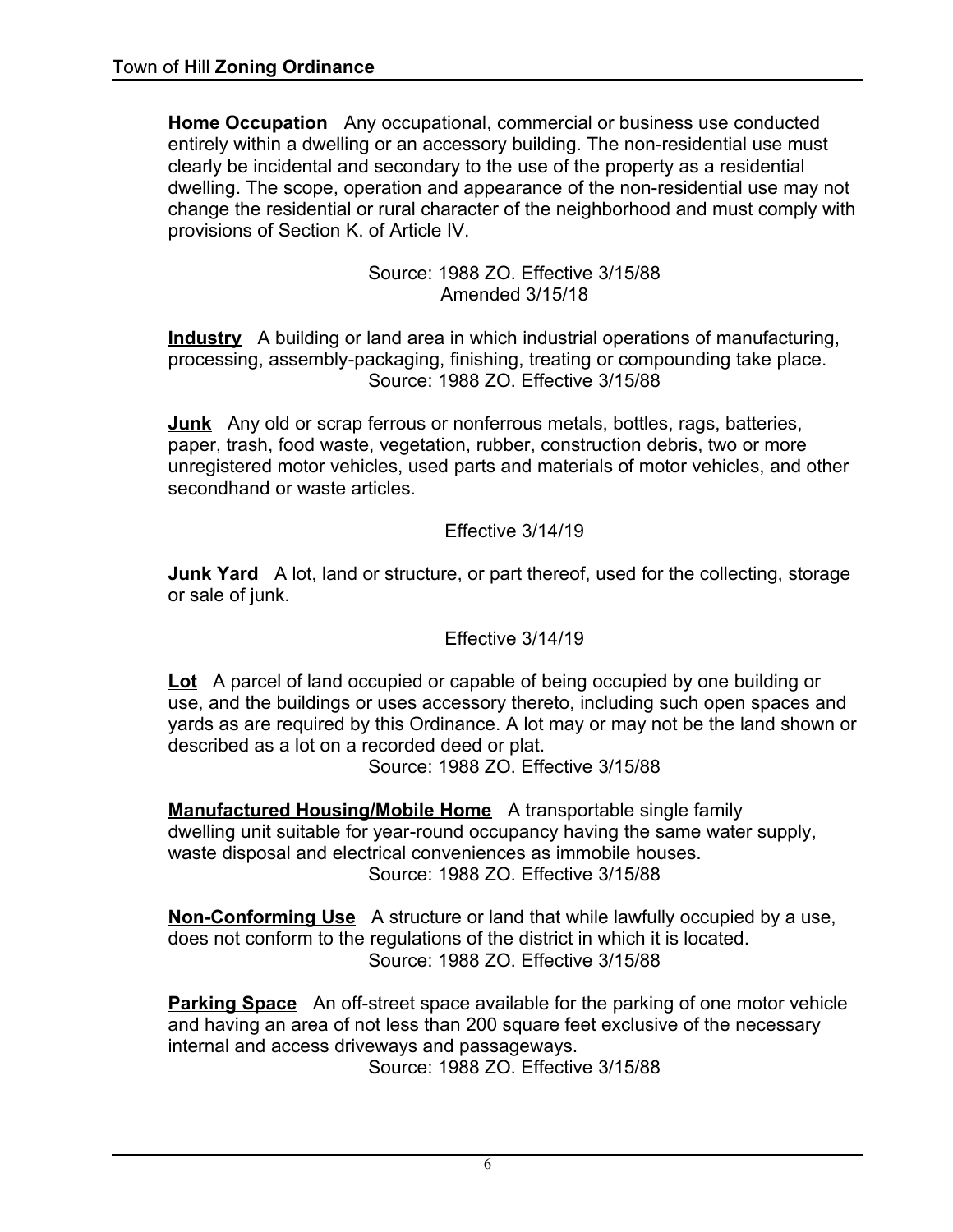**Permanent Foundation** (Mobile Homes): A foundation of masonry construction such as brick, cement, concrete, cinder or concrete block on a suitable footing, which must enclose the entire lower perimeter of the mobile home and the mobile home must be securely attached to the foundation.

Source: 1988 ZO. Effective 3/15/88

**Planned Unit Developmnent** A predominantly residential development of such a scale to allow for conservation of large areas of open space, including land areas for public facilities serving the development, and designed for relative high densities with self-contained public utility systems.

Source: 1988 ZO. Effective 3/15/88

**Sign** Any device for visual communication that Is used for the purpose of bringing the subject thereof to the attention of the public, but not incIuding any fIag. Source: 1988 ZO. Effective 3/15/88

**Street** A public or private thoroughfare are which affords the principal means of access to abutting property.

Source: 1988 ZO. Effective 3/15/88

**Structure** Anything constructed or erected, the use of which requires location on the ground or attachment to something having location on the ground which occupies four or more square feet . Fences and stonewalls shall riot be deemed structures, providing they are erected wholly within the bounds of the lot to which they service.

Source: 1988 ZO. Effective 3/15/88 Amended 3/9/93

**Travel Trailer** A trailer is any vehicle or similar portable structure intended for occasional and temporary occupancy and having no foundation other than wheels, jacks, or skirting and not having permanent external connections for running water. sanitary facilities, bath facilities or toilet.

Source: 1988 ZO. Effective 3/15/88 Amended 3/14/96

**Trailer or Mobile Home Park** A tract of land under single ownership where two or more trailers or mobile homes are parked or a tract of land which is used or intended for the purposes of supplying to the public parking spaces for two or more trailers or mobile homes.

Source: 1988 ZO. Effective 3/15/88

**Woodlot** A tract of land available for growth and harvesting of trees and tree products including either unmanaged tracts or those managed as tree farms. Source: 1988 ZO. Effective 3/15/88

**Yard** A required open space parallel to the lot lines which is open to the sky and unoccupied and unobstructed by any building or buildings.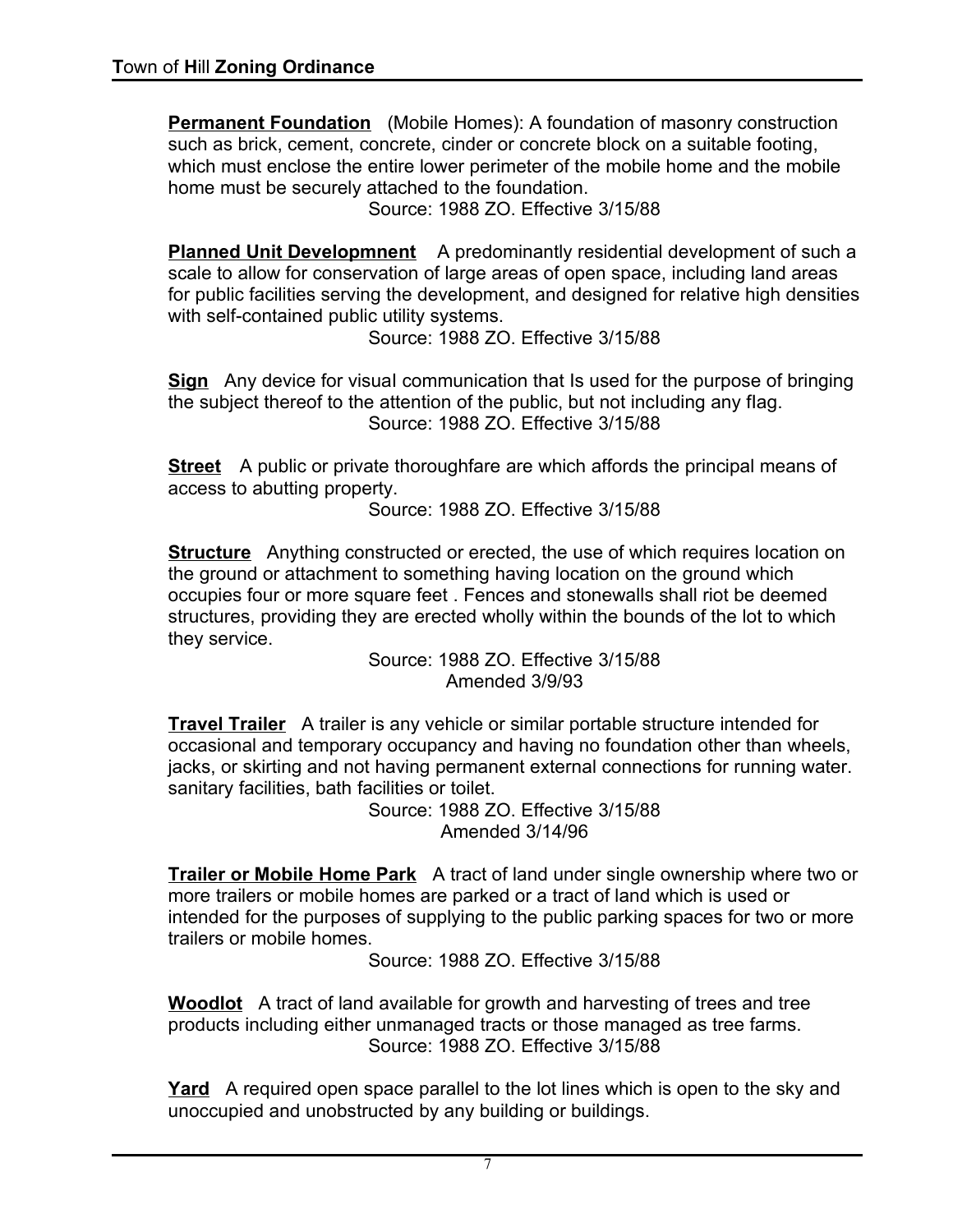Source: 1988 ZO. Effective 3/15/88

**Yard, Front** Any open space between the nearest portion of a building and the front lot or right of way line, whichever is closer, and extending the full width of the lot, or in the case of a corner lot, extending along all streets.

Source: 1988 ZO. Effective 3/15/88 Amended 3/14/06

**Yard, Rear** A yard extending the full width of the lot and situated between the main building and the rear lot line.

Source: 1988 ZO. Effective 3/15/88

**Yard, Side** An open space between the building and a side lot line, extending from the front yard to the rear yard. Any yard not a rear yard or a front yard shall be deemed a side yard.

Source: 1988 ZO. Effective 3/15/88

**Yards, Depth or Width of** The depth of front and rear yards and the width of side yards shall be measured perpendicularly to the respective lot lines. Source: 1988 ZO. Effective 3/15/88

#### **B. Signs:**

Signs shall be permitted as designated below or in other portions of this Ordinance, but all signs shall be subject to the following regulations: Source: 1988 ZO. Effective 3/15/88

- 1. Official Town, State, or federal signs shall be exempt from these regulations. Source: 1988 ZO. Effective 3/15/88
- 2. No sign shall advertise a business located outside the Town of Hill. Source: 1988 ZO. Effective 3/15/88
- 3. No sign shall be placed in a manner that will endanger traffic by obscuring the view, by confusion with official signs, by glare, or by flashing light. Source: 1988 ZO. Effective 3/15/88
- 4. No sign using neon or flashing electric light shall be permitted in any zoning district.

- 5. Two-faced signs shall be considered as a single unit and only one surface shall be considered in determining the area. Source: 1988 ZO. Effective 3/15/88
- 6. Signs pertaining to the sale or lease of a lot or building are permitted in any zoning district but shall not exceed a total of six square feet.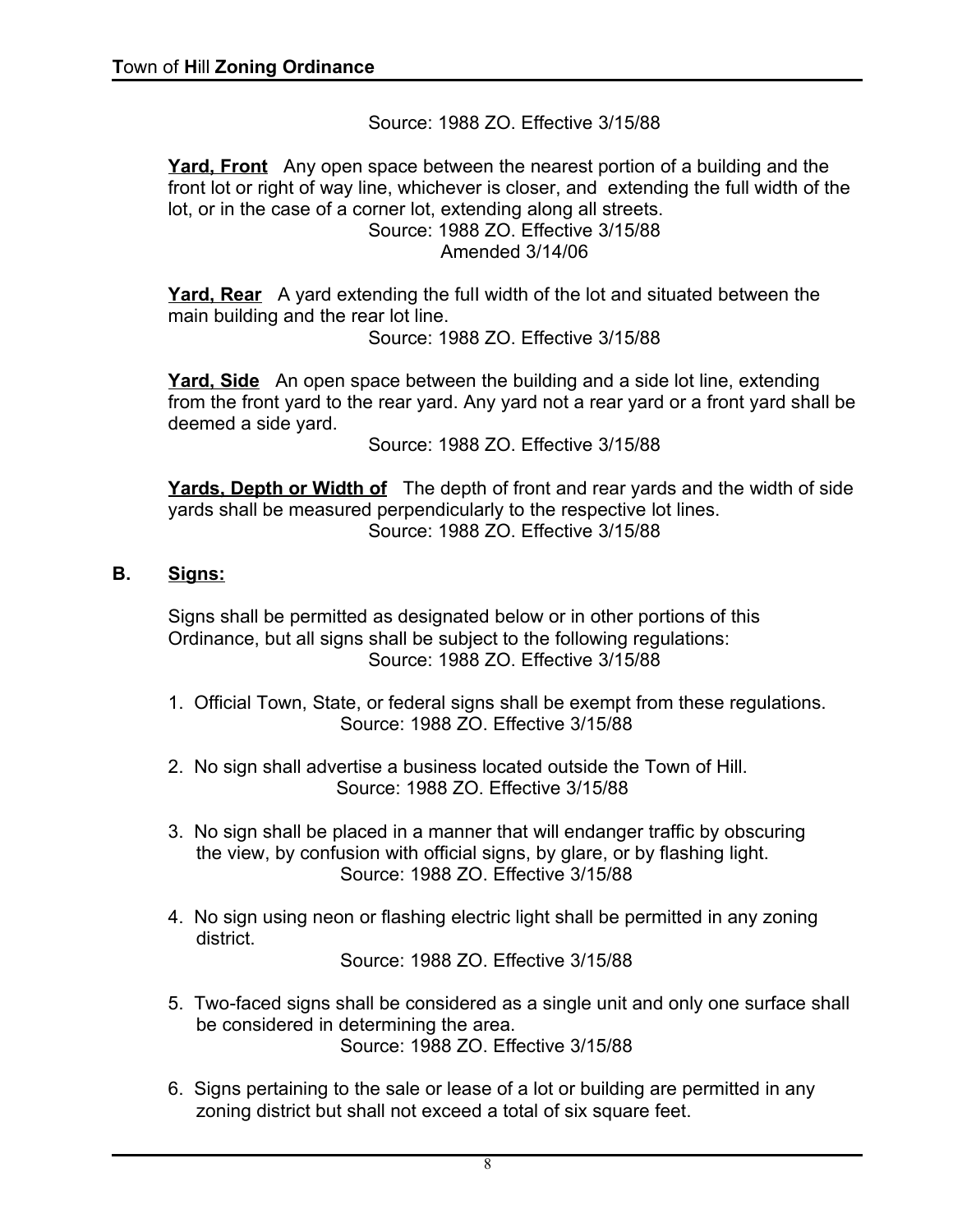Source: 1988 ZO. Effective 3/15/88

7. A permit for each sign over six square feet must be secured from the Board of **Selectmen** 

Source: 1988 ZO. Effective 3/15/88

#### **C. Mobile Homes:**

Mobile homes are permitted on individual lots in both Village and Rural Residential Districts, provided such homes have been manufactured in accordance with the HUD Manufactured Housing Standards, Title VI of the Housing and Community Development Act of 1974 (42 USC 5401) as amended by HUD. Source: 1988 ZO. Effective 3/15/88 Amended 3/9/93

#### **D. Travel Trailer Parks and Tenting Areas:**

Travel Trailer Parks and Tenting Areas will be allowed in accordance with the regulations of the State of New Hampshire and will be allowed only in the Rural Residential District as a special exception, provided, however, that no such special exception may be granted in the Wellhead Protection Overlay District. Source: 1988 ZO. Effective 3/15/88 Amended 3/13/01

#### **E. Parking:**

Adequate off-street parking space will be provided for each use, and will be provided in accordance with the following minimum standards: Source: 1988 ZO. Effective 3/15/88

- 1. Residences Two off street spaces for each dwelling unit. Source: 1988 ZO. Effective 3/15/88
	- Amended 3/14/96
- 2. Commercial and Industrial Uses minimum requirement of one off street parking space for each employee. Source: 1988 ZO. Effective 3/15/88 Amended 3/14/96

#### **F. Floor Area Per Dwelling Unit:**

No dwelling unit of any type shall have a total livable floor space of less than 600 square feet.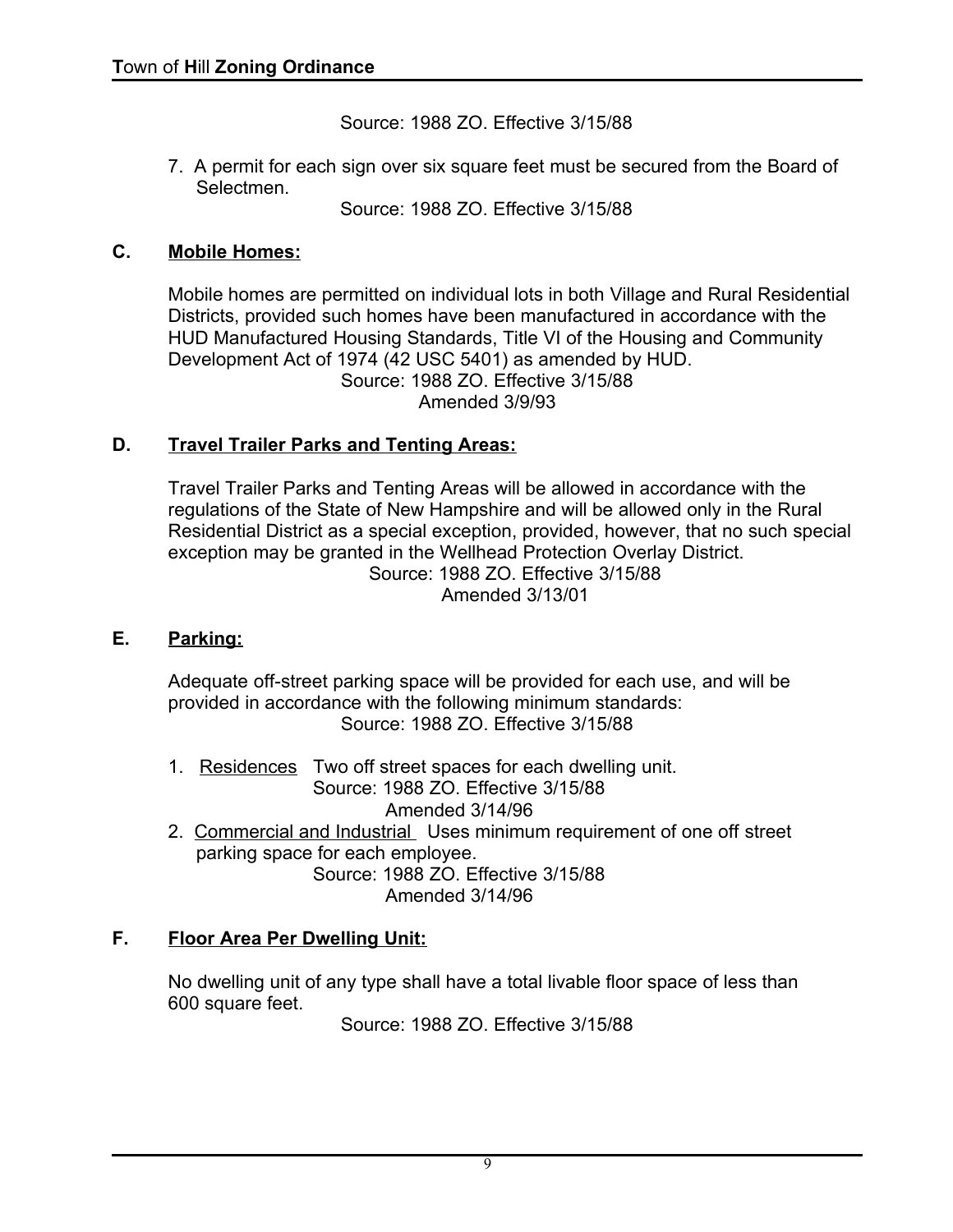#### **G. Floodplain Development:**

The Hill Floodplain Development Ordinance adopted March 8, 1988, and amended January 3, 2002, is an integral part of this Ordinance. All lands designated as special flood hazard areas by the Federal Emergency Management Agency on the Flood Insurance Rate Map for the Town of Hill, dated April 2, 1986 are governed by the provisions of this Ordinance. (Reference to the Hill Floodplain Development Ordinance amendments dated January 3, 2002)

Source: 1988 ZO. Effective 3/15/88 Amended 3/14/02

#### **H. Barns & Paddocks:**

The construction and use of barns or paddocks for the stabling of horses or other livestock is not permitted in the Village or Commercial Districts. Amended 3/14/00

#### **I. Outdoor Lighting:**

- 1. Purpose: to maintain the rural and historic character of the town, reduce unsafe or annoying lighting conditions and ensure efficient use of lighting.
- 2. Applicability: All private outdoor lighting. Exceptions: the following exceptions are permitted provided they do not create a safety hazard:
	- a. seasonal decorative lighting
	- b. temporary lighting for construction purposes
	- c. emergency lighting, as may be required by any public agency while engaged in the performance of their duties
	- d. lighting for the United States and State flag. The light source shall have a beam spread no greater than necessary to illuminate the flag and shall be fully shielded.
	- e. municipal street lighting
- 3. Standards:
	- a. All lighting shall be aimed, located, designed, fitted and maintained so as not to present a hazard to drivers or pedestrians by impairing their ability to safely traverse and so as not to create a nuisance by projecting or reflecting objectionable light onto a neighboring property.
	- b. Directional fixtures such as floodlights and spotlights shall be so shielded, installed and aimed that they do not project their output into the windows of neighboring residences or properties, adjacent uses, past the object being illuminated, skyward or onto a public roadway or pedestrian way.
- 4. Grandfathering of nonconforming luminaires
	- 1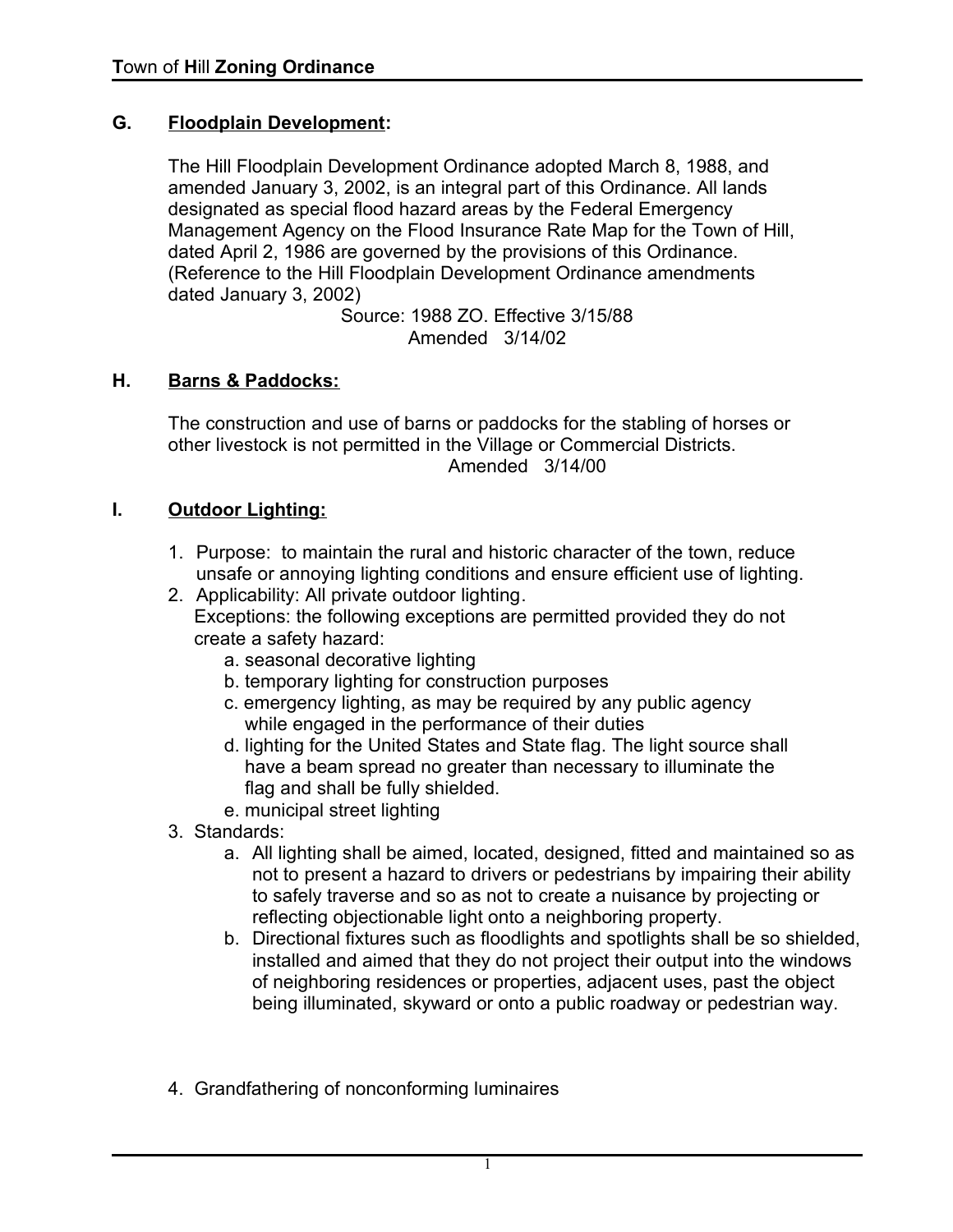All luminaires lawfully in place prior to March 15, 2006 shall be grandfathered. However, any luminaire that replaces grandfathered luminaire, or any grandfathered luminaire that is moved, must meet the standards.

Amended 3/14/06

#### **J. Steep Slopes:**

- A. Purpose: The purpose of the steep slope standard is to promote the public health, safety, and general welfare of the town; reduce harmful effects on lands and waters from erosion and stormwater runoff caused by improper or excessive construction, or by effluent from improperly sited sewage disposal systems; and preserve and maintain vegetative cover on steep slopes by controlling and guiding the use of land with slopes greater than 15%. Steep slopes combined with easily eroded soils, which are prevalent in the town, increase the risk of harmful effects from building activities. It is intended that the provision of this standard shall permit those uses of land which can be harmoniously, appropriately and safely located on steep slopes.
- B. Definition and Applicability:
	- 1. A steep slope is any area with a slope greater than 15%.
	- 2. Applicability:
		- a. any use, development or structure situated on steeply sloped land.
		- b. any use, development or structure that is only accessible through steeply sloped land.
		- c. Exceptions:
			- 1. any lot existing on March 15, 2006 that does not meet the minimum acreage or frontage is exempt only from the minimum acreage and frontage requirements of this standard.
			- 2. lots or parcels that have sufficient area for construction of a single family dwelling, accessory buildings and septic system in addition to setbacks for yard and where the steeply sloped land will not be affected by development or construction. In addition, a 30 foot buffer zone is required between any structure and the steep slope area.
			- 3. The zoning board will make the final determination whether the standards apply.

Uses Permitted:

- 1. Recreation: Steep slope areas may be used for recreation purposes; such as hiking, hunting, cross country skiing and others which do not alter the natural surface configuration or vegetative cover of the land.
- 2. Agriculture: Steep slope areas may be used for agricultural purposes which can be and are conducted in a manner consistent with optimum soil conservation practices.
- 3. Logging: Logging is permitted subject to the provisions of RSA 149, Section 8-a, minimize soil erosion or long-term damage to the area.
- 4. Development: Low density, single-family residential development is permitted if detailed on-site investigation determines that sewage disposal systems and access roads can be constructed and maintained without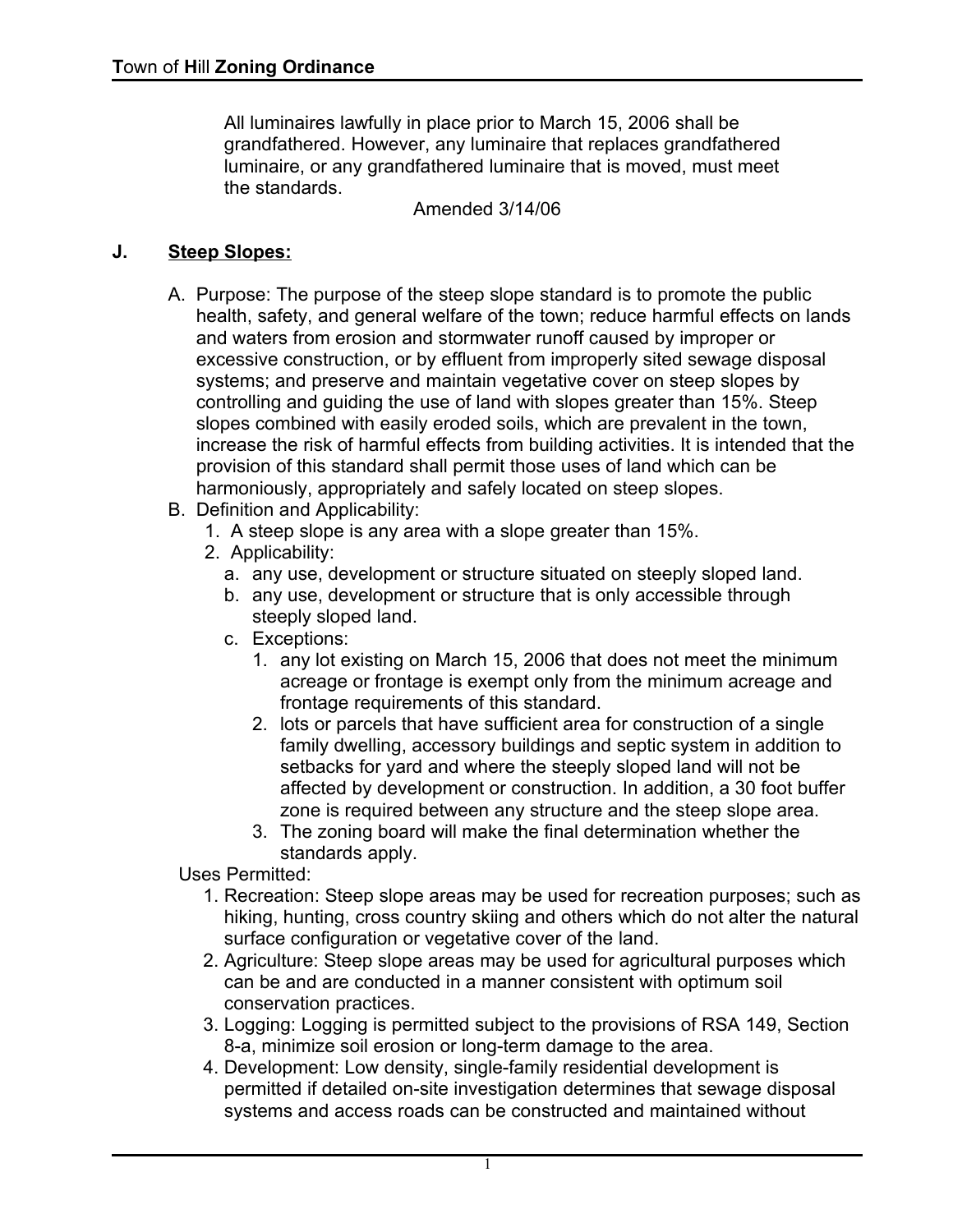having an adverse impact upon the ecology of the area. Development is subject to the following requirements:

- a. The minimum lot size is 6 acres.
- b. The minimum road frontage required is 400 feet.
- c. Before any construction or development is begun, the owner shall obtain approval for:
	- i. A plan indicating how the proposed development will adequately provide for stormwater runoff.
	- ii. A plan for maintenance and reclamation of vegetative cover. These plans must be approved by the Planning Board before any building permits can be issued. In addition, the Selectmen may require a performance bond to assure that the approved plans are implemented. These plans are to be recorded on the final plat and deed if a new plat is to be recorded.
- D. Reclamation: In all situations where construction or use has caused a disturbance of the natural terrain or vegetative cover, the site shall be restored as closely as feasible to the original condition by the owner and maintained until conditions are stabilized.

Amended 3/14/06

#### **K. Home Occupations :**

Any home occupation shall be permitted in all zones subject to the following conditions:

- 1. A home occupation is clearly an accessory use of the property. Home occupations shall include such uses as offices for an engineer, doctor, architect, lawyer or other recognized profession or for a real estate or insurance business. It shall also include such home occupations as hairdressing, dressmaking, manufacture of craft or food products for sale.
- 2. The home occupation is carried on by not more than four persons at least one of which shall be a resident of the property.
- 3. The home occupation shall be conducted only within the principal or accessory structure, and there shall be no commercial disruption of the residential appearance of the area.
- 4. A home occupation shall be allowed one sign in accordance with Article IV: General Provision: B. Signs.
- 5. Operations which are disruptive to or diminish the residential atmosphere of the neighborhood or that generate undue noise shall not be allowed.
- 6. Operations that cause interference with radio or television reception or that generate dust, smoke, fumes or bright light beyond the property line are not allowed.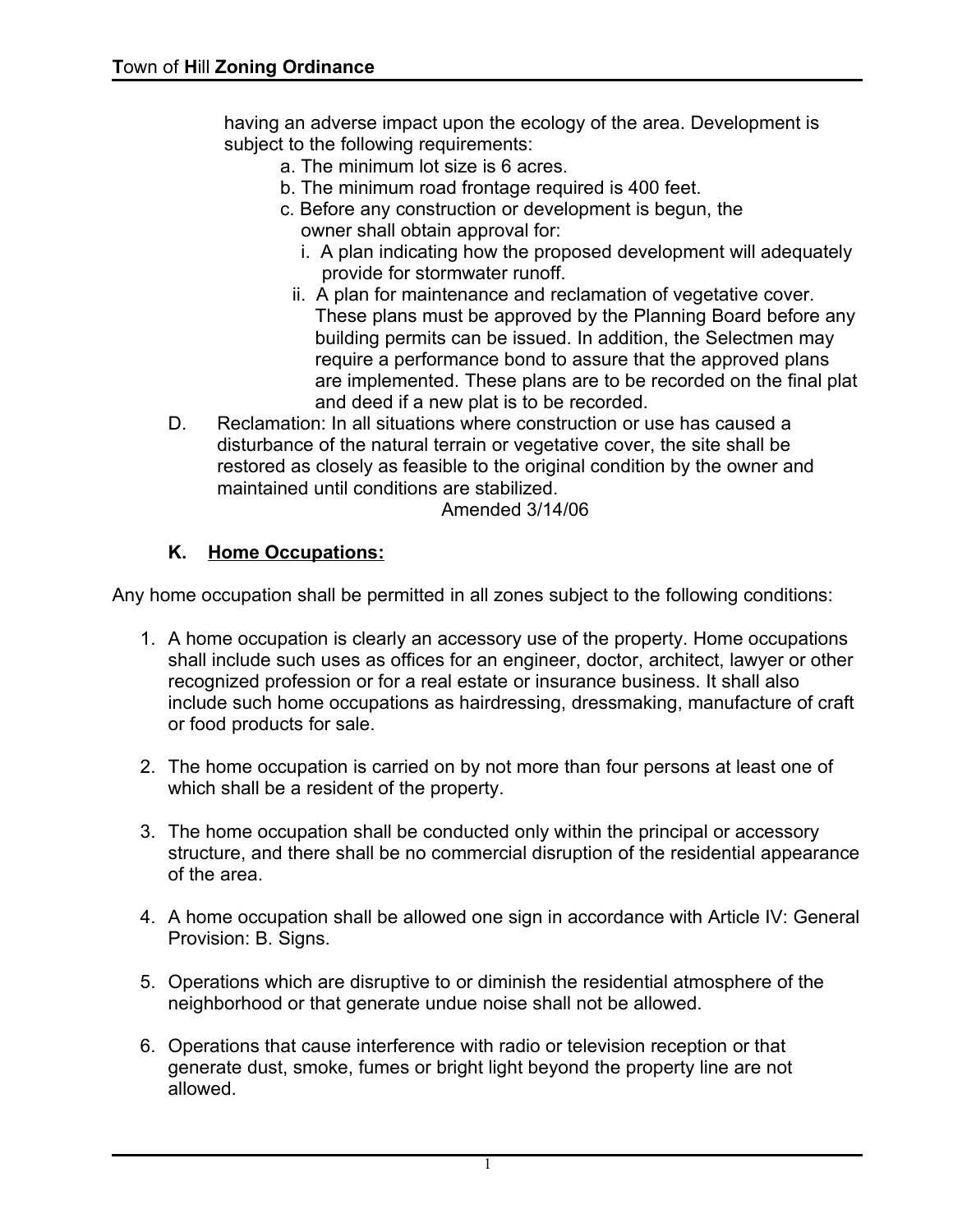- 7. A home occupation shall not display or create any evidence of the operation (ie: storage or display of materials or goods) outside the dwelling or accessory building, except for the permitted sign and vehicles (if reasonable: such as, but not limited to, cars, vans or small trucks).
- 8. No more than two home occupations shall be established on a lot at one time. However, the total number of persons, including residents, carrying on the home occupation(s) shall not exceed 4 per lot.
- 9. Home occupations shall not utilize more than a total of 1,000 square feet of the principal and/or accessory structure without special approval by the Planning Board provided that all other criteria are met and there is no detrimental effect on the character of the neighborhood.
- 10.Home occupations will be allowed upon submittal and approval of a Home Occupation Permit by the Town Planning Board.
- 11.Any home occupation, and associated structures, that existed on April 1, 2018 and that conform with the provisions of this Section do not need to obtain a permit. Any changes in use or structures of a pre-existing conforming home occupation after April 1, 2018 will require a permit.
- 12.Any home occupation, along with its associated structures, that does not conform with the provisions of this Section will be allowed to continue in its existing state as of April 1, 2018. Any changes in use or structures of a non-conforming home occupation after April 1, 2018 must obtain a permit and must be compliant with these regulations. Maintenance of structures or replacement of vehicles is allowed, but there will be no expansion or alteration of such structures, including signs and land dedicated to operations. Replacement vehicles must be of a similar type to the vehicle being replaced.

Amended 3/15/18

#### **L. Junk Yards:**

Junk Yard: No land in any zoning district shall be used for storage or disposal of junk, the accumilation of which is detrimental or injurious to the neighorhood or negatively affects the aesthetics of the neighborhood. However, registered automotive repair services may store a maximum of four (4) unregistered or inoperable motor vechicles not located in a permanent structure or behind fencing, screening or natural barrier that prevents visibility from adjoining properties or roadways, at their principal place of business.

Amended 3/14/19

## **ARTICLE V**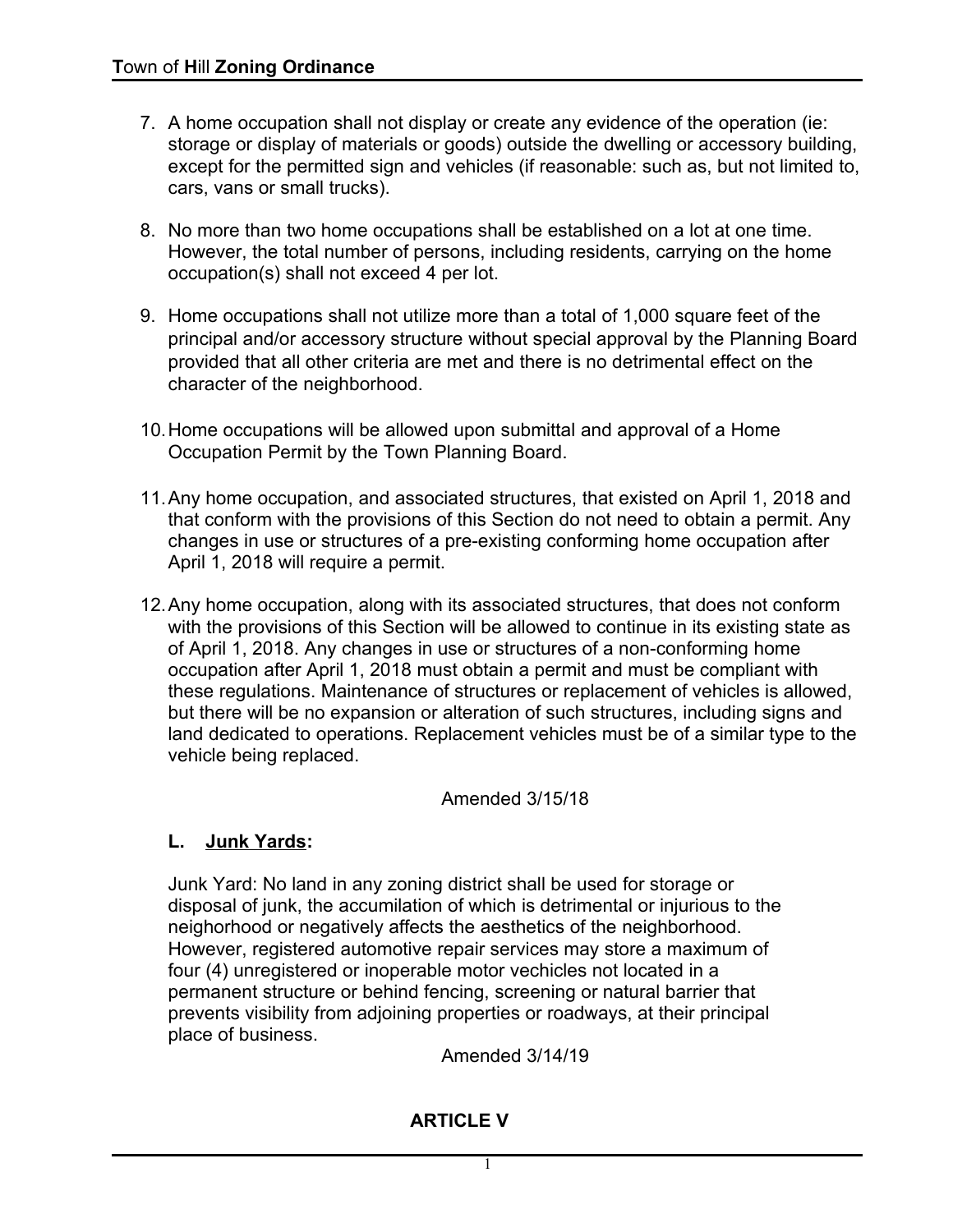#### **Zoning District Regulations**

#### **RURAL RESIDENTIAL DISTRICT (ZONE RR)**

The following regulations shall apply to the RR District: (It shall be mainly a district of farms, residences and woodlands.)

Source: 1988 ZO. Effective 3/15/88

#### **A. Permitted Uses:**

- Farms, excluding pelt ranching and farms raising more than 20 swine.
- Roadside stands for the sale of farm products.
- Sawmills and woodlots.
- Stables and riding academies.
- Plant nurseries and greenhouses.

Source: 1988 ZO. Effective 3/15/88

one dwelling up to three families.

Source: 1988 ZO. Effective 3/15/88 Amended 3/14/96

- Recreation areas, including day camps without overnight accommodations.
- Retail sales of antiques, art pieces, crafts and handiwork when an accessory use to residence.
- Home occupations and professional offices accessory to residences.
- Accessory uses and buildings.

Source: 1988 ZO. Effective 3/15/88

#### **B. Special Exceptions:**

The following uses may be permitted by the Board of Adjustment as special exceptions subject to conditions and provisions of **Article VIII D** if the Planning Board finds the specific site is an appropriate location for such use, and if in each case it has an adequate water supply and sewage system, and meets all applicable requirements of the State:

1. Pelt ranches if located one-half mile from any other zoning district and if raising pens or pelting facilities are at least one thousand feet from any lot.

Source: 1988 ZO. Effective 3/15/88

2. Veterinary hospitals and commercial kennels for keeping 15 or more dogs.

Source:1988 ZO. Effective 3/15/88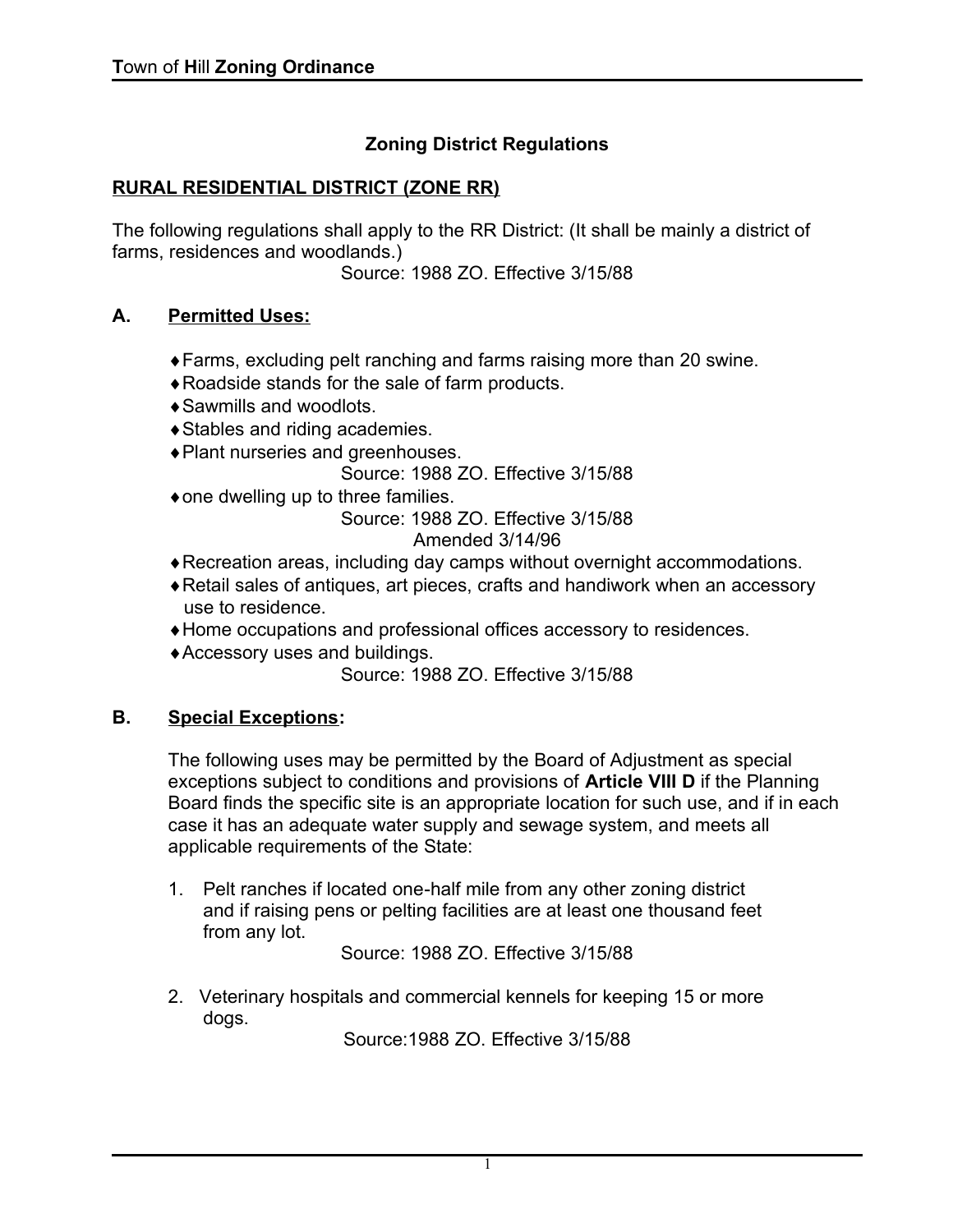3. Motels, Inns, or Bed and Breakfast facilities provided they are located on a lot of at least five (5) acres, plus 2000 square feet of land per each sleeping unit.

Source: 1988 ZO. Effective 3/15/88 Amended 3/9/93

- 4. Hospitals, rest homes and convalescent homes provided they are located on a lot of at least five (5) acres, plus 2000 square feet of land area per each sleeping room or ward. Source:1988 ZO. Effective 3/15/88
- 5. Public or private schools provided they are located on a lot of at least five (5) acres, plus 2000 square feet of land area for each sleeping room; have adequate water supply and sewerage, and meet all relevant requirements of the State of New Hampshire. Source:1988 ZO. Effective 3/15/88
- 6. Restaurants

Source: 1988 ZO. Effective 3/15/88

7. Lots exceeding 6 acres in size, up to two (2) single-family dwellings could be allowed.

Amended 3/14/00

#### **C. Lot sizes and areas**:

1. Lots shall he a minimum of three (3) acres with a minimum 200 foot frontage.

Source: 1988 ZO. Effective 3/15/88

#### **D. Yards:**

- 1. Each lot shall have a front yard not less than 50 feet in depth. Source:1988 ZO. Effective 3/15/88
- 2. Each lot shall have side yards not less than 20 feet. Source: 1988 ZO. Effective 3/15/88
- 3. Each lot shall have a rear yard not less than 20 feet in depth. Source: 1988 ZO. Effective 3/15/88 Amended 3/9/93

#### **E. Building Height:**

1. Building shall not exceed 2 1/2 stories in height. Source: 1988 ZO. Effective 3/15/88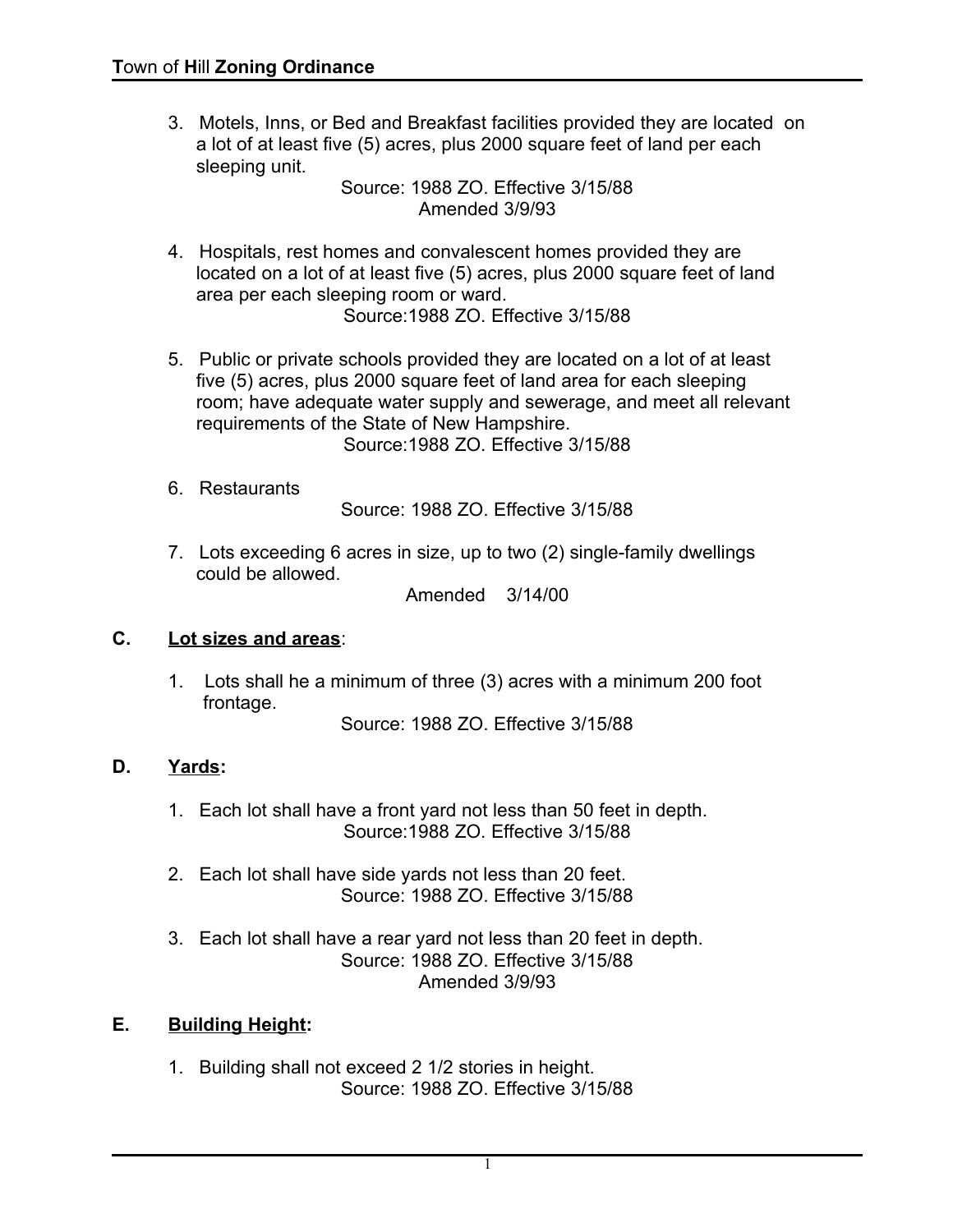#### **VILLAGE DISTRICT (ZONE V)**

The following regulations shall apply to the V District: (The district shall be a district mainly of residences and community buildings.)

Source: 1988 ZO. Effective 3/15/88

#### **A. Permitted Uses:**

Single Family Dwellings - one dwelling per lot

Source: 1988 ZO. Effective 3/15/88 Amended 3/14/06

- Retail sales of antiques, art pieces, crafts and handiwork when an accessory use to residence.
- Home occupations professional offices accessory to residences.
- Accessory uses and buildings.

Source: 1988 ZO. Effective 3/15/88

#### **B. Special Exceptions:**

The following uses may be permitted by the Board of Adjustment subject to conditions and provisions of Article VIII and if each case has an adequate water supply and sewage system, and meets all applicable State requirements:

1. Filling stations and automobile repair shops, neighborhood stores, light manufacturing, and other such uses providing neighborhood services where ingress and egress of motor vehicles is approved by the Board of Selectmen as not being likely to endanger vehicular and/or pedestrian traffic.

2. Hospitals, rest homes and convalescent homes provided they are located on a lot of at least two acres, plus 2,000 square feet of land for each sleeping room or ward.

3. Public or private schools provided they are located on a lot of at least two acres, plus 2,000 square feet of land area per each sleeping room.

4. One (1) Accessory Dwelling Unit per dwelling limited to a maximum size of 750 sq. ft. Property owner must occupy either the principal or the accessory dwelling unit. An interior door shall be provided between the principal dwelling unit and the accessory dwelling unit.

Source: 1988 ZO. Effective 3/15/88 Amended 03/14/17 Effective 3/14/17

#### **C. Lot Sizes - and Areas:**

Lots shall be a minimum of one acre with a minimum 100 foot frontage, except that, in the case of lots of lesser area or frontage platted and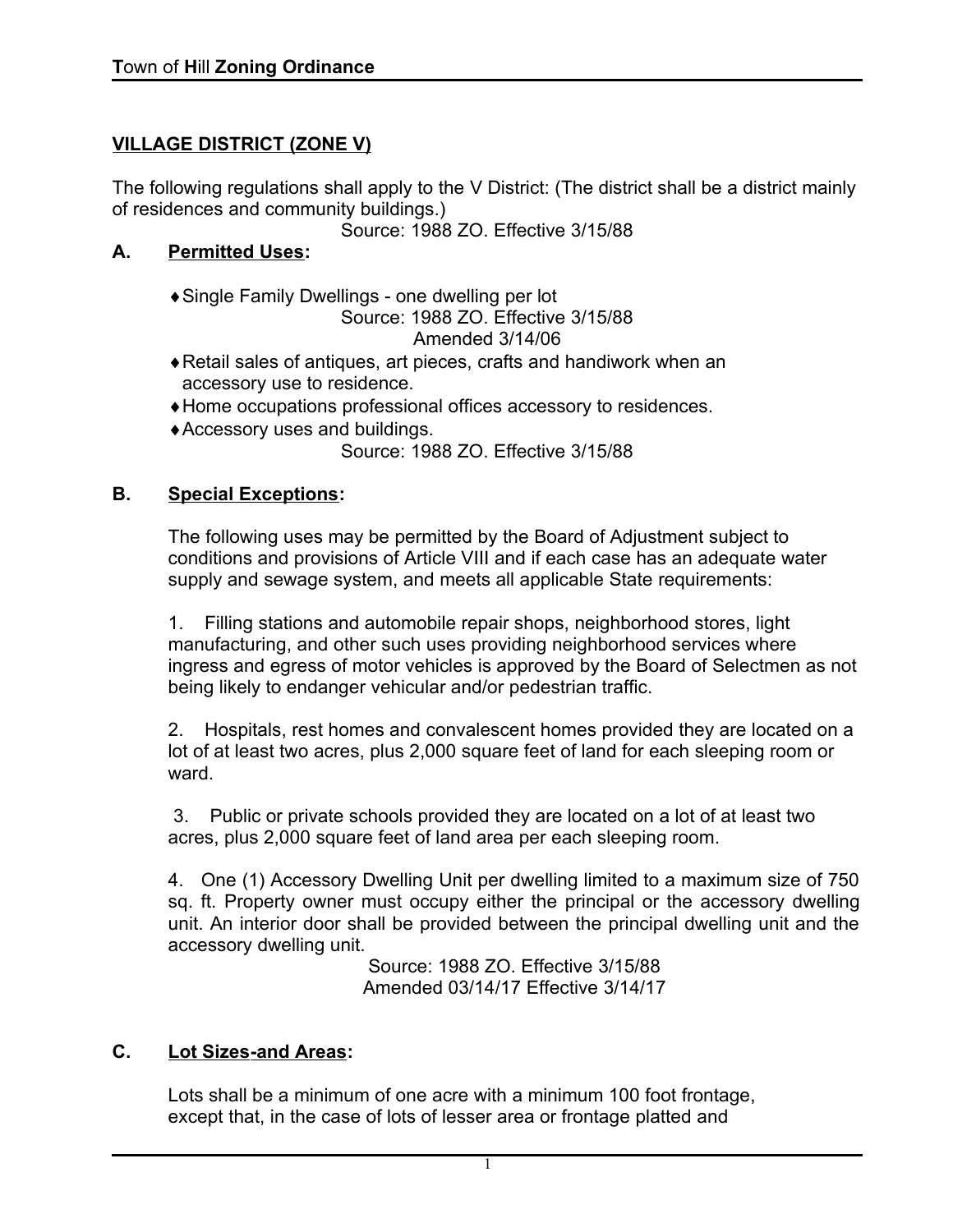recorded prior to the original adoption of this Ordinance, the platted area and frontage shalI be taken to conform with this section. Source: 1988 ZO. Effective 3/15/88

#### **D. Yards:**

Each lot shall have a front yard of not less than 25 feet in depth, side yards of not less than 20 feet and rear yard of 20 feet in depth. Source: 1988 ZO. Effective 3/15/88 Amended 3/9/93

#### **E. Building Height:**

Building shall not exceed 2 1/2 stories in height. Source: 1988 ZO. Effective 3/15/88

#### **COMMERCIAL DISTRICT (ZONE C)**

Any owner or their authorized agent of any proposed commercial use shall submit a Site Plan to the Planning Board. Any change in the current use (s) of commercial property shall be permitted only after a Site Plan Review conducted by the Planning Board. Source: 1988 ZO. Effective 3/15/88 Amended 3/9/93

A building may be erected, altered or used and a lot may be used or occupied for the following purposes and in accordance with the following provisions Source: 1988 ZO. Effective 3/15/88 Amended 3/9/93

#### **A. Uses Permitted:**

- 1. Any use permitted in the residential district.
- 2. Lodging houses, apartment houses, hotels, motels, including such retail business within these permitted buildings as are conducted for convenience of the residents or guests.
- 3. Shops, restaurants (except drive-in or drive thru restaurants), and other retail establishments.
- 4. Greenhouses or florists shops.
- 5. Mortuary establishments.
- 6. Business or professional offices and banks.

#### **B. Special Exceptions:**

The following uses may be permitted by the Board of Adjustment subject to conditions and provisions of Article VIII and if each case has an adequate water supply and sewage system, and meets all applicable State requirements: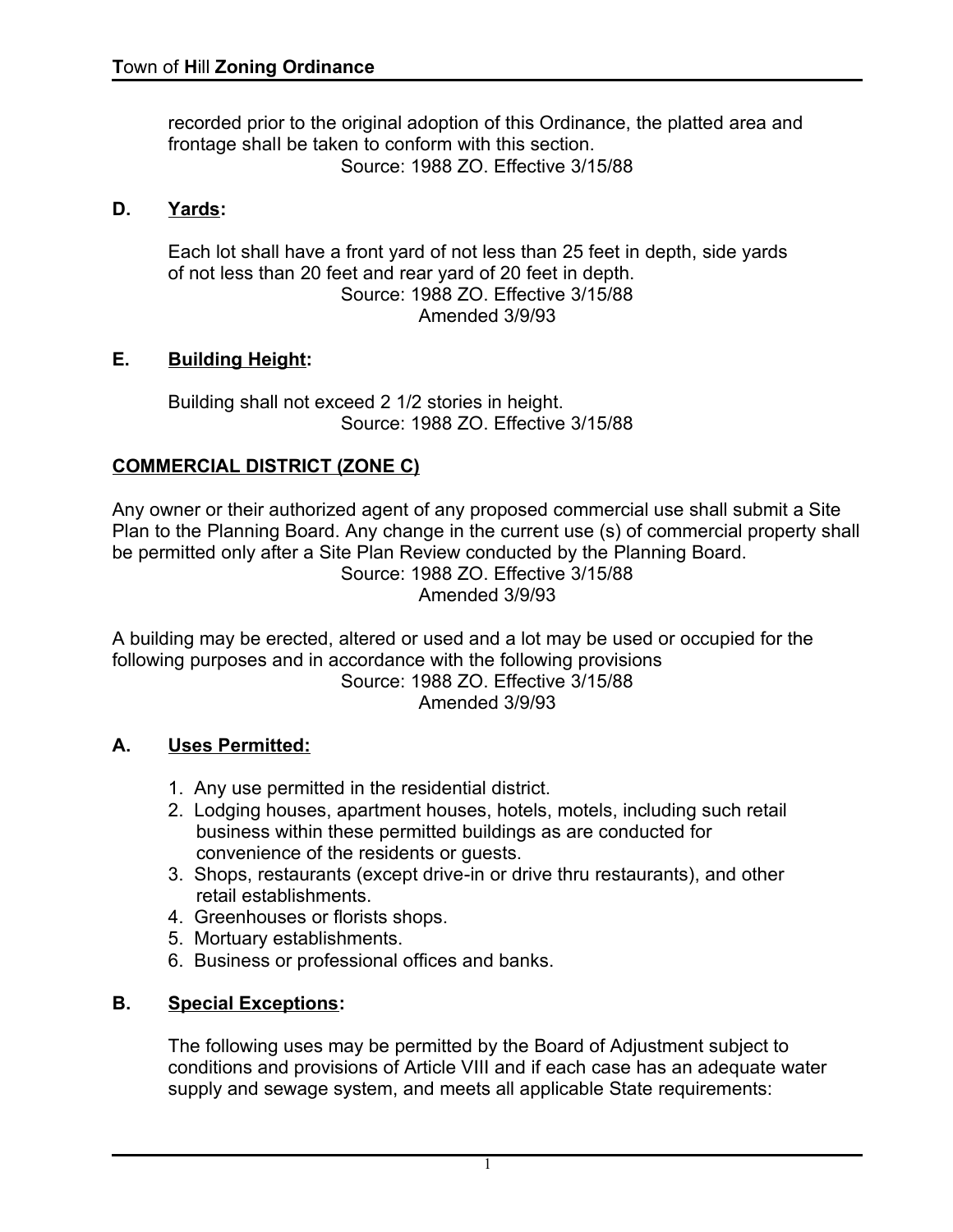- 1. Filling stations, automobile repair garages, and uses incidental thereto.
- 2. Light industry and wholesale establishments.
- 3. Theaters, halls, clubs, amusement centers, and drive-in or drive-thru restaurants.

Source: 1988 ZO. Effective 3/15/88 Amended 3/9/93 Amended 3/8/22

#### **C. Land Requirements**

- 1. There shall be between the nearest right of way and the extreme front of any building a yard having a minimum depth of thirty (30) feet; but said minimum depth may be less than thirty (30) feet if in conformity with the yards of adjoining lots. No building shall be located within ten (10) feet of
- the side or rear property line. The frontage on designated commercial streets shall be not less than the width of the land required for the structure therefor.
- 2. A buffer zone of no less than ten (10) feet between any commercial use in the Commercial District abutting another established District shall be required.

Source: 1988 ZO. Effective 3/15/88 Amended 3/9/93

3. The minimum lot size for residential use of land in the commercial district is 1 acre.

Amended 3/14/06

#### **D. Parking**

- 1. Parking requirements for all commercial uses shall be governed by Site Plan Review Regulations.
- 2. Unless prohibited by either the nature or disposition of the commercial building or causing unnecessary hardship to the owner, on-site parking shall be provided at the rear of commercial buildings. Source: 1988 ZO. Effective 3/15/88 Amended 3/9/93

#### **E. Residential Density**

The population density shall not exceed one family per 5,000 square feet of land area.

Source: 1988 ZO. Effective 3/15/88 Amended 3/9/93

#### **F. Building Height**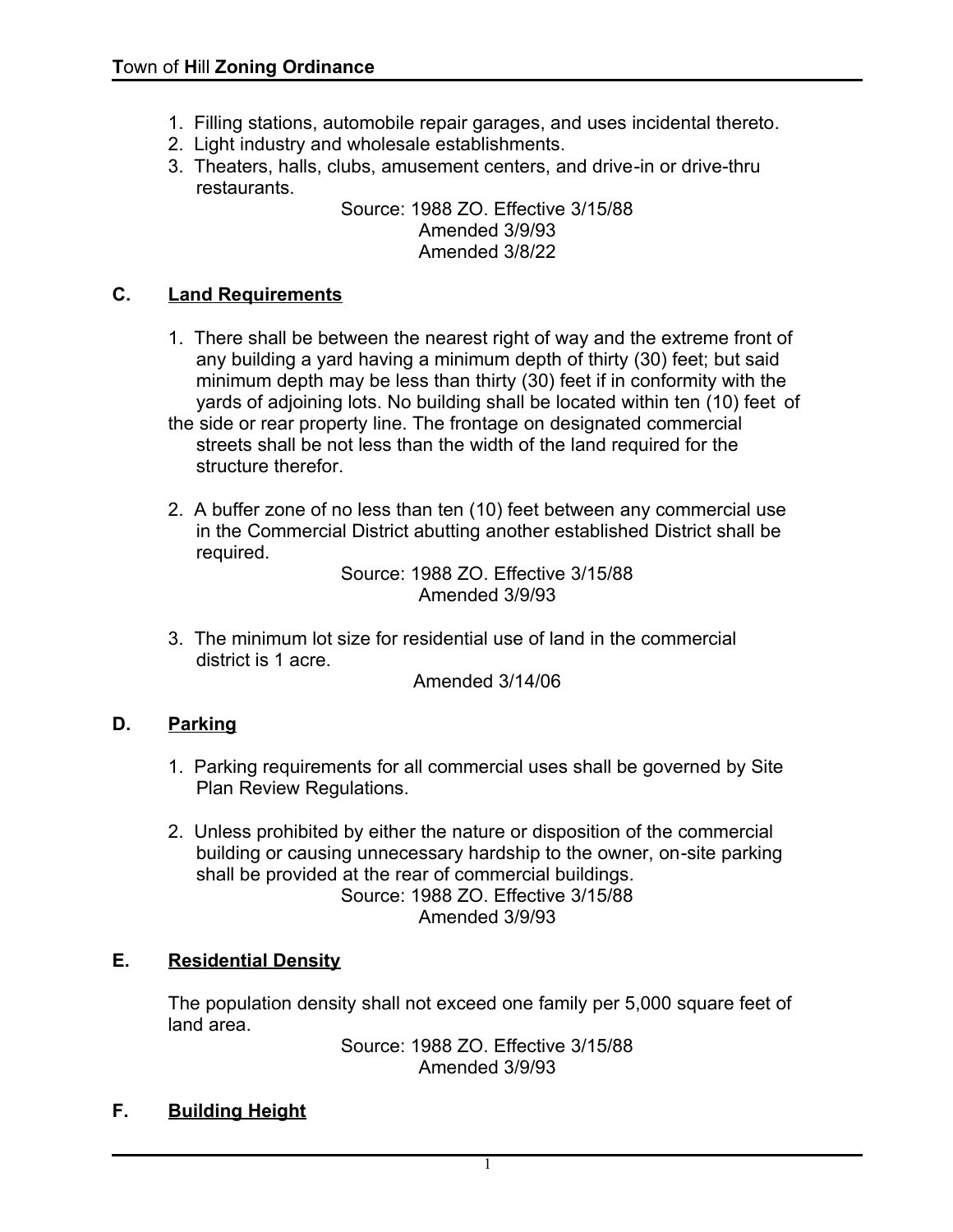1. Building shall not exceed two and one half stories in height. Amended 3/14/96

#### **Wellhead Protection Overlay District**

The uses permitted in the Wellhead Protection Overlay District shall be the same uses permitted as a matter of right in the underlying zoning district (i.e., Village, Rural Residential or Commercial). No special exception otherwise allowed by this Ordinance may be approved or granted for the use of any portion of property located within the boundaries of the Wellhead Protection Overlay District.

Amended 3/13/91 Amended3/14/02

## **ARTICLE VI**

#### **Nonconforming Uses and Structures**

Any nonconforming use or structure existing at the time of passage of this Ordinance, may continue in its present use and form, except that any nonconforming use or structure may not be:

> Source: 1988 ZO. Effective 3/15/88 Amended 3/14/96

- 1. **Building Alteration** Substantially altered except to a conforming use.
- 2. **Change** Changed to another nonconforming use: or once changed to a conforming use revert to a nonconforming use.
- 3. **Abandonment** Re-establish after abandonment for two years except to a use and structure conforming to the District in which it is located.
- 4. **Increase** A structure enlarged and the use extended.
- 5. **Restoration** Any such damaged structure shall be removed to clear ground level and put into a safe condition within two years from the date the damage occurred. At any time after expiration of said two-year period, the Board of Selectmen shall cause the damaged structure to be removed and the site placed in a safe condition at the expense of the owner of record thereof.

Source: 1988 ZO. Effective 3/15/88

6. Two or more Contiguous Nonconforming lots may be joined and combined to form a Conforming or to bring a Nonconforming lot closer to conforming status.

Source: 1988 ZO. Effective 3/15/88 Amended 3/9/93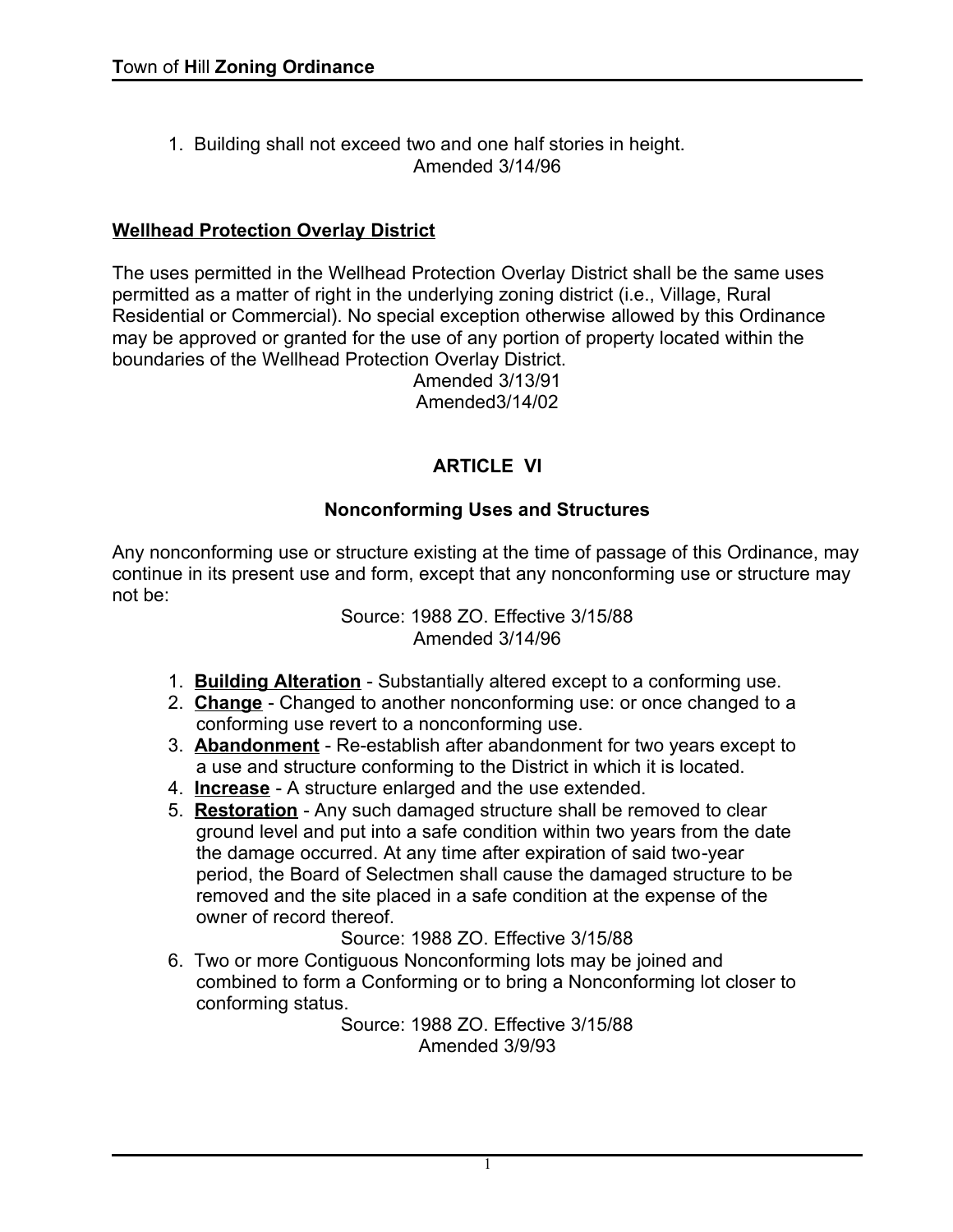## **ARTICLE VIl**

#### **Administration and Enforcement**

**A. Duty:** It shall be the duty of the Board of Selectmen and the Board is hereby given power and authority to administer and enforce this Ordinance. In its discretion, the Board of Selectmen may appoint an agent to administer, but not to enforce this Ordinance.

Source: 1988 ZO. Effective 3/15/88

**B. Certificate of Compliance:** The Board of Selectmen or its appointed agent shall issue any and all permits requested under this Ordinance and when such request is in accordance with the provisions of this Ordinance shall issue a zoning certificate of compliance.

Source: 1988 ZO. Effective 3/15/88

**C. Certificate Required:** After passage of this Ordinance, it shall be unlawful to change the nature or extent of the use of any structure or lot, erect and use any structure, sign or building (except a permitted sign under 6 square feet of surface area), in any District without first obtaining a certificate of compliance from the Board of Selectmen or its appointed agent.

Source: 1988 ZO. Effective 3/15/88 Amended 3/14/96

- **D. Remodeling:** No permit shall be required under this Ordinance for remodeling or repairing where the purpose for which the building or structure is to be used is not changed, or the building is not enlarged or the use extended. Source: 1988 ZO. Effective 3/15/88
- **E. Enforcement:** The Board of Selectmen shall enforce the provisions of this Ordinance, and shall recover reasonable attorney's fees, as well as all other costs, where they prevail.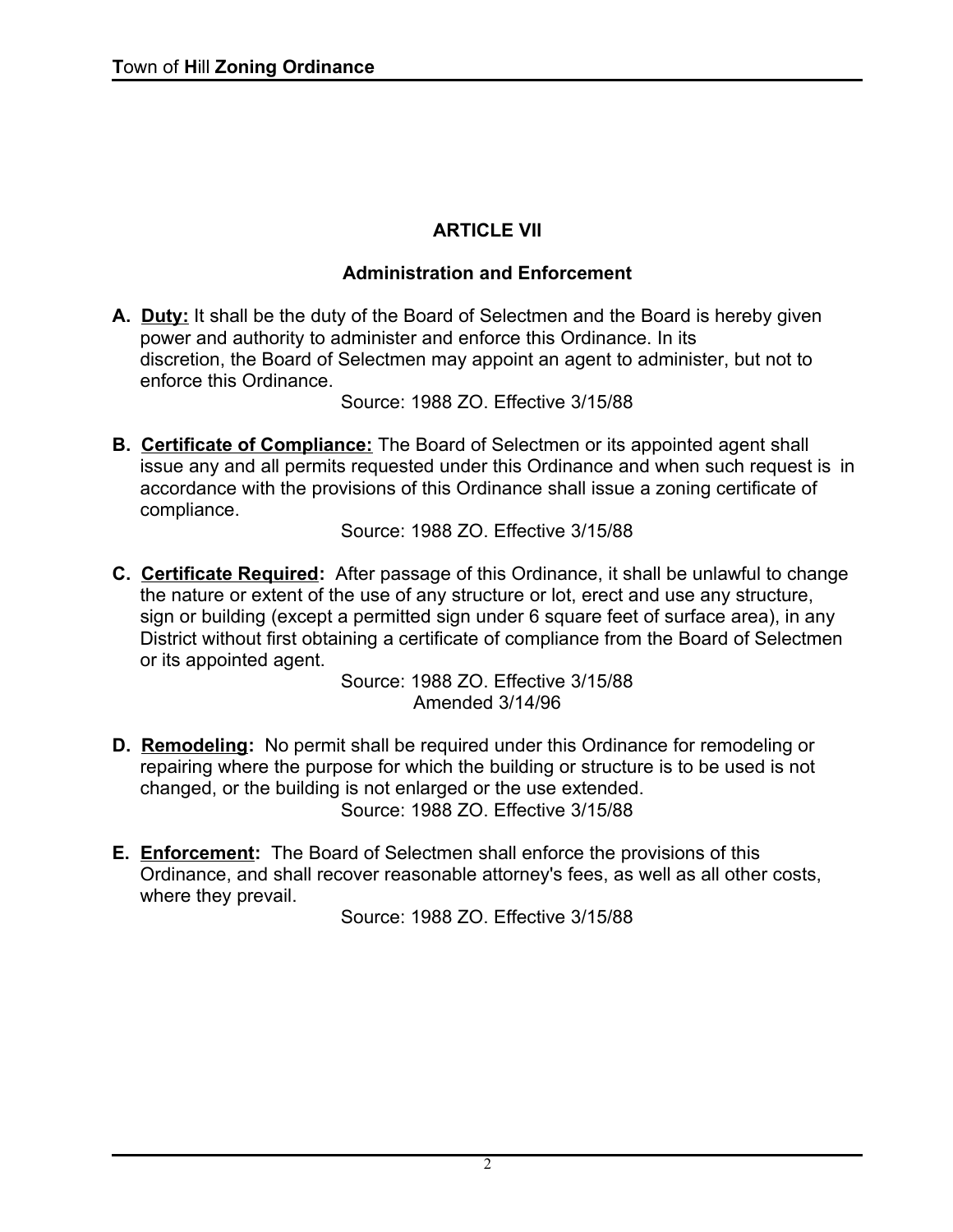## **ARTICLE VIII**

#### **Board of Adjustment**

- **A. Creation:** A Board of Adjustment is hereby created and its members shall be appointed by the Board of Selectmen in accordance with, and shall have the terms and powers hereby conferred upon the Board of Adjustment by, the provisions of Chapter 31, N.H. Revised Statutes Annotated, 1955, and as may be amended. Source: 1988 ZO. Effective 3/15/88
- **B. Adoption of Rules:** The Board of Adjustment shall adopt rules to govern its proceedings in accordance with the provisions of this Ordinance and the provisions of Chapter 31, N.H. Revised Statutes Annotated, 1955, and as they may hereafter be amended.

Source: 1988 ZO. Effective 3/15/88

- **C. Interpretation:** The Board of Adjustment may hear and decide a case where it is alleged there is error in any order, requirement, decision, or determination made by the Board of Selectmen or its appointed agent in the administration of this Ordinance. Source: 1988 ZO. Effective 3/15/88
- **D. Special Exceptions:** The Board of Adjustment may in appropriate cases, and subject to appropriate conditions and safeguards as determined by the Board, and specified under Article V of this Ordinance, grant a permit for a special exception. The Board, in acting on an application for a special exception, shall take into consideration the following conditions:
	- 1. The proposed use shall be similar to those permitted in the District.
	- 2. The use as developed will not adversely affect the adjacent area.
	- 3. There will be no nuisance or serious hazard to vehicles or pedestrians.
	- 4. Adequate and appropriate facilities will be provided for the proper operation of the proposed use.
	- 5. The proposed use shall comply with all the frontage, setbacks, minimum land area, sanitary protection, signs, and parking requirements for itself or its most similar use.
	- 6. The Board of Adjustment may not grant a special exception otherwise allowed by this Ordinance for the use of any portion of property located within the boundaries of the Wellhead Protection Overlay District.

Source: 1988 ZO. Effective 3/15/88 Amended 3/13/01 Amended 3/14/02 Amended 3/08/22

**E. Variances:** The Board of Adjustment may authorize a variance from the terms of this ordinance only where the Board of Adjustment finds that all of the following conditions apply.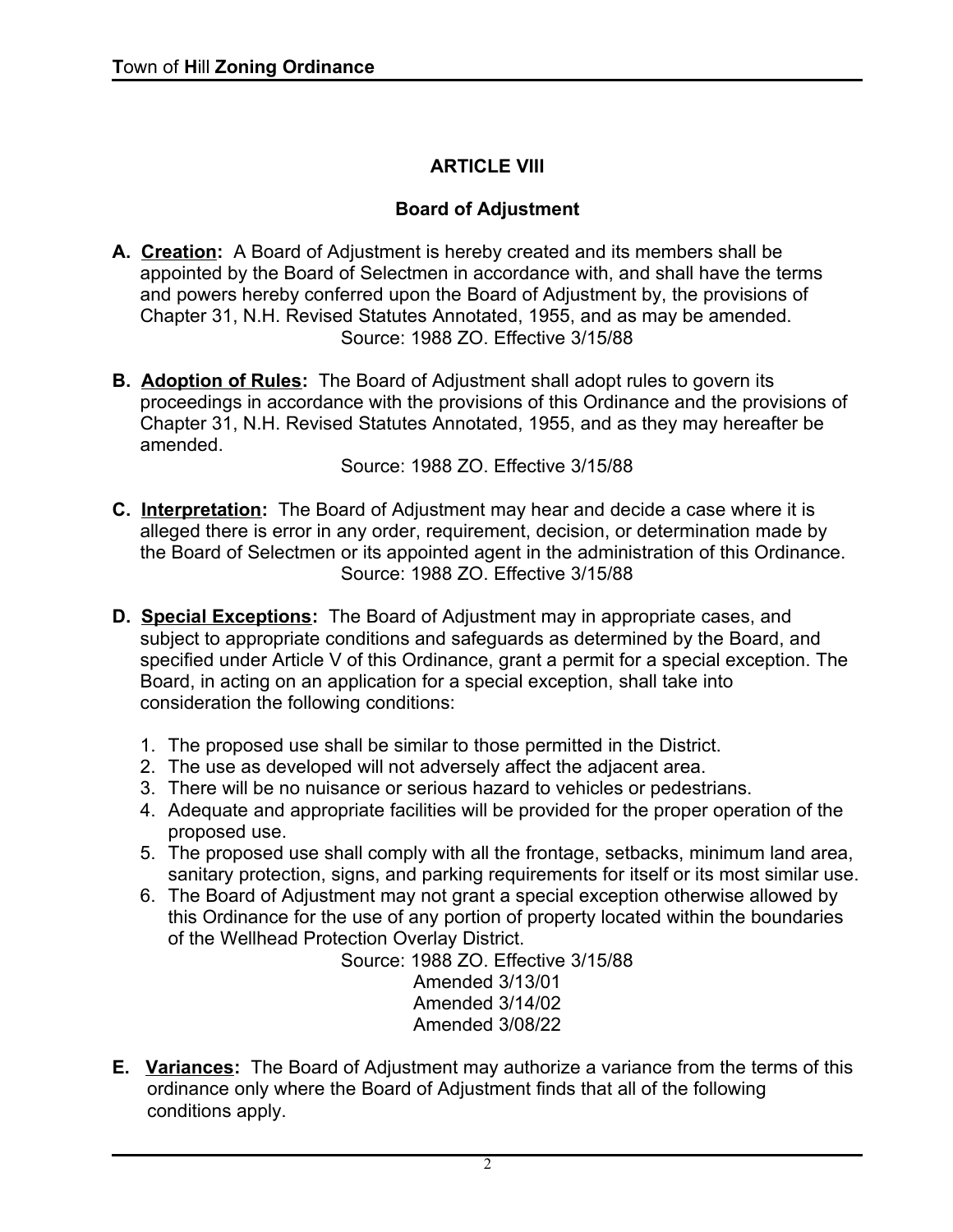- 1. The granting of the variance will not be contrary to the spirit and intent of this Ordinance.
- 2. The variance is in the public interest.
- 3. The variance will not diminish the value of surrounding properties.
- 4. Denial of the variance would result in unnecessary hardship for the property owner seeking it.
- 5. Denial of the variance would result in injustice.

Source: 1988 ZO. Effective 3/15/88

Amended. 3/8/94

## **ARTICLE IX**

#### **Amendment**

This Ordinance may be revised in accordance with the provisions of Chapter 31, N.H. Revised Statutes Annotated, 1955, and as they may be amended. Source: 1988 ZO. Effective 3/15/88

#### **ARTICLE X**

#### **Penalty**

Failure to comply with any of the provisions of this ordinance shall be deemed a violation and the violator shall be liable to a fine as authorized by RSA 676:17 and subject to an order to cease and desist as authorized by RSA 676:17 – a, injunctive relief as authorized by RSA 676:15, and local land use citation as authorized by RSA 676:17 – b.

> Source: 1988 ZO. Effective 3/15/88 Amended 03/14/19

## **ARTICLE XI**

#### **Saving Clause**

The invalidity of any provision of this Ordinance shall not affect the validity of any other provision.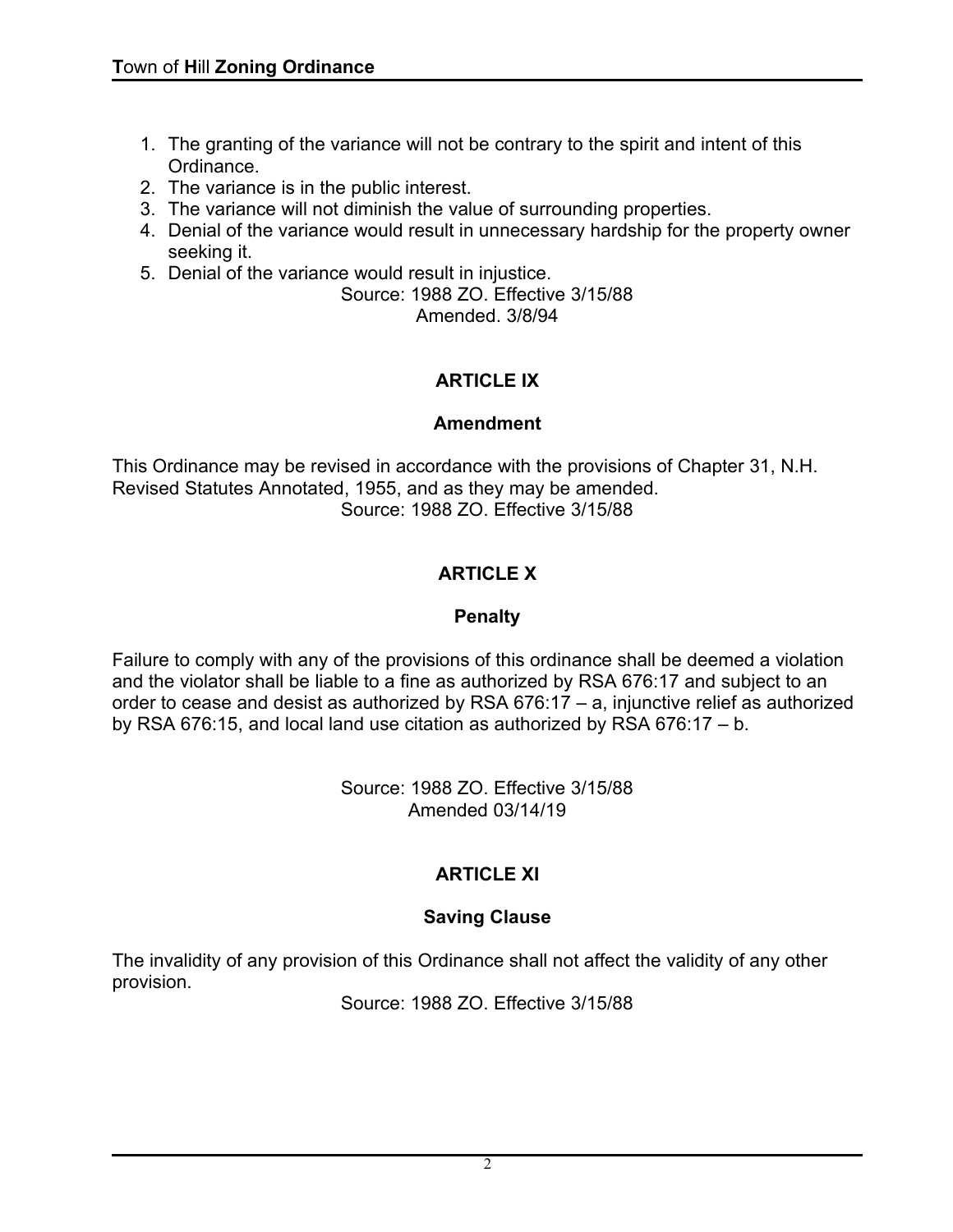## **ARTICLE XII**

#### **When Effective**

This ordinance shall take effect immediately upon its passage. Source: 1988 ZO, Effective 3/15/88

## **ARTICLE XIII**

## **Numbering**

The Planning Board shall have the authority to renumber the ordinance after amendments have been passed, so as to make the numbering consistent. Source: 1993 ZO. Effective 3/9/93